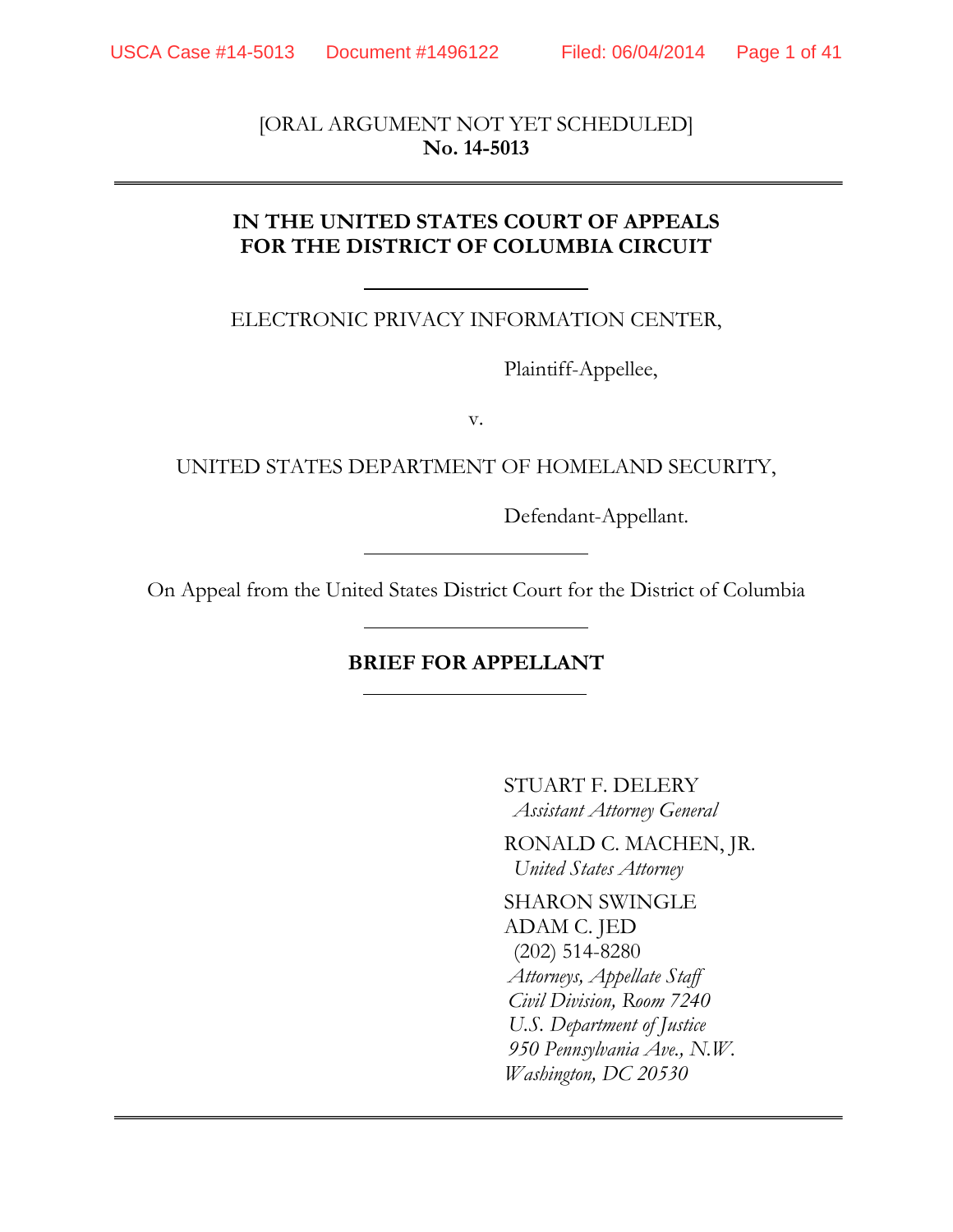#### **CERTIFICATE AS TO PARTIES, RULINGS, AND RELATED CASES**

#### **A. Parties and Amici**

The plaintiff-appellee is the Electronic Privacy Information Center. The defendant-appellant is the United States Department of Homeland Security.

#### **B. Rulings Under Review**

The defendant-appellant seeks review of the November 12, 2013 judgment and decision, issued by the Honorable James E. Boasberg, United States District Court for the District of Columbia, in Case No. 13-cv-260, ECF Nos. 18, 19. The district court's order and opinion are reproduced in the Joint Appendix at JA41 and JA42 respectively. No citation is yet available in the Federal Supplement. The district court's opinion can be found at 2013 WL 5976973.

#### **C. Related Cases**

This case has not previously been before this or any other court. We are not aware of any related cases.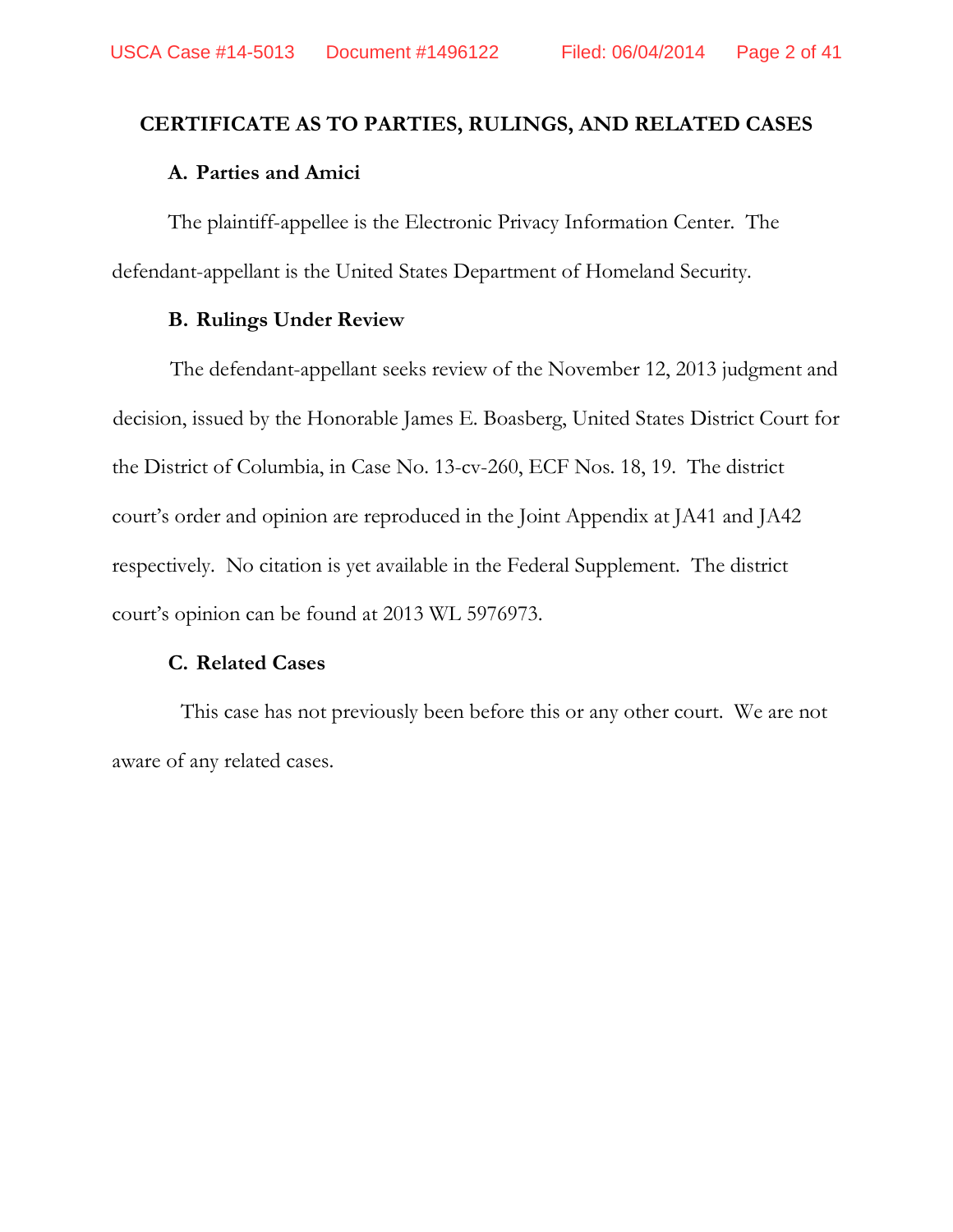## **TABLE OF CONTENTS**

## **Page**

|                 | CERTIFICATE AS TO PARTIES, RULINGS, AND RELATED CASES                       |  |
|-----------------|-----------------------------------------------------------------------------|--|
| <b>GLOSSARY</b> |                                                                             |  |
|                 |                                                                             |  |
|                 |                                                                             |  |
|                 |                                                                             |  |
|                 |                                                                             |  |
| А.              |                                                                             |  |
| <b>B.</b>       |                                                                             |  |
|                 |                                                                             |  |
|                 |                                                                             |  |
|                 |                                                                             |  |
|                 | The Department of Homeland Security's Standard Operating                    |  |
| А.              | The Department of Homeland Security Properly Withheld                       |  |
| <b>B.</b>       | The Department of Homeland Security Properly Withheld                       |  |
|                 |                                                                             |  |
|                 | CERTIFICATE OF COMPLIANCE WITH<br>FEDERAL RULE OF APPELLATE PROCEDURE 32(a) |  |

## CERTIFICATE OF SERVICE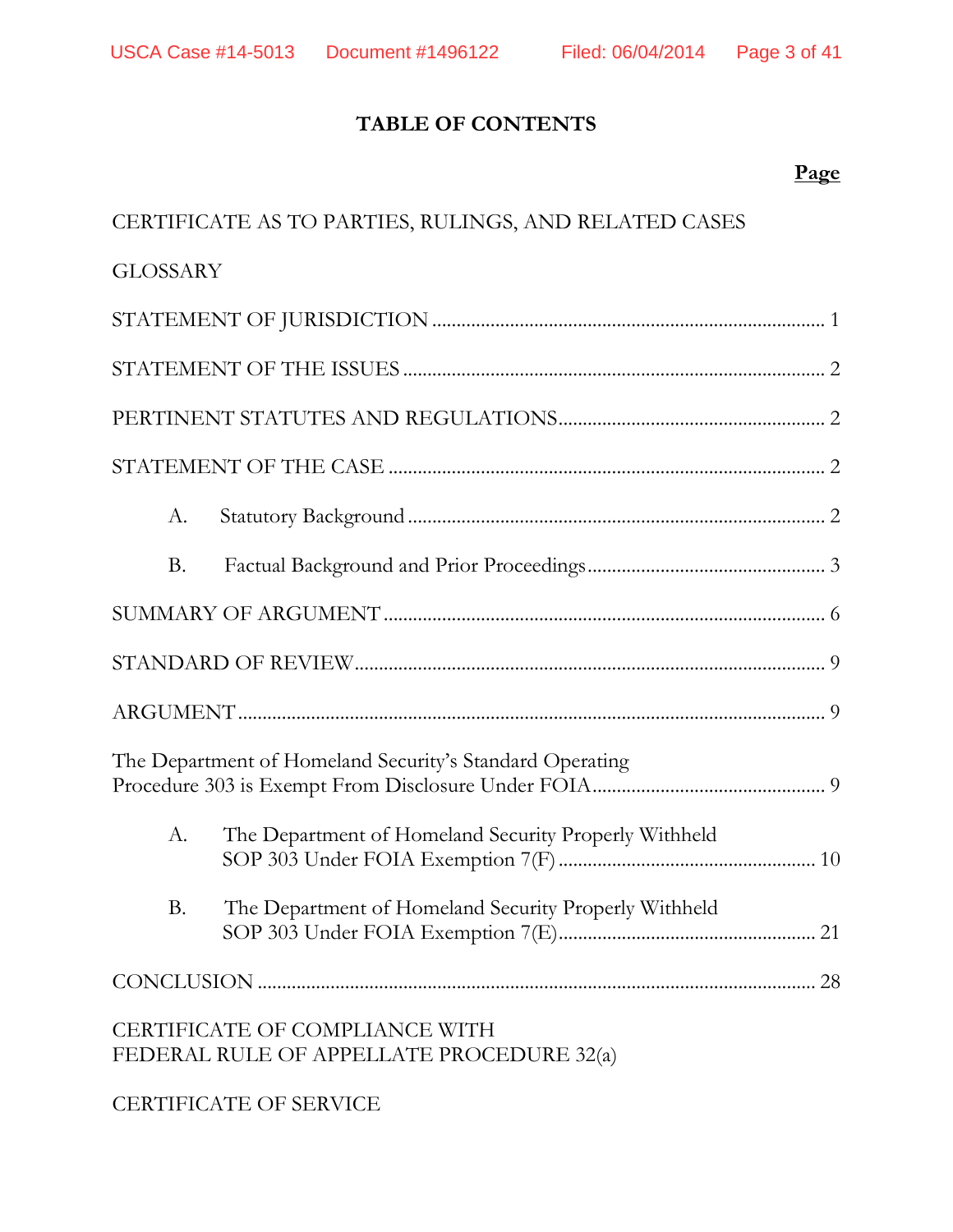$\overline{\phantom{a}}$ 

## **TABLE OF AUTHORITIES**

| Cases:                                                                                                     | <u>Page</u> |
|------------------------------------------------------------------------------------------------------------|-------------|
| ACLU v. Dep't of Defense,<br>543 F.3d 59 (2d Cir. 2008), vacated on other grounds, 558 U.S. 1042 (2009)  6 |             |
| Aliv. Fed. Bureau of Prisons,                                                                              |             |
| Baldrige v. Shapiro,                                                                                       |             |
| Boyle v. United States,                                                                                    |             |
| $CLA$ v. Sims,                                                                                             |             |
| FBI v. Abramson,                                                                                           |             |
| John Doe Agency v. John Doe Corp.,                                                                         |             |
| Kasten v. Saint-Gobain Performance Plastics Corp.,                                                         |             |
| Kissinger v. Reporters Comm. for Freedom of the Press,                                                     |             |
| LaRouche v. Webster,                                                                                       |             |
| Living Rivers, Inc. v. U.S. Bureau of Reclamation,                                                         |             |

<sup>\*</sup> Authorities upon which we chiefly rely are marked with asterisks.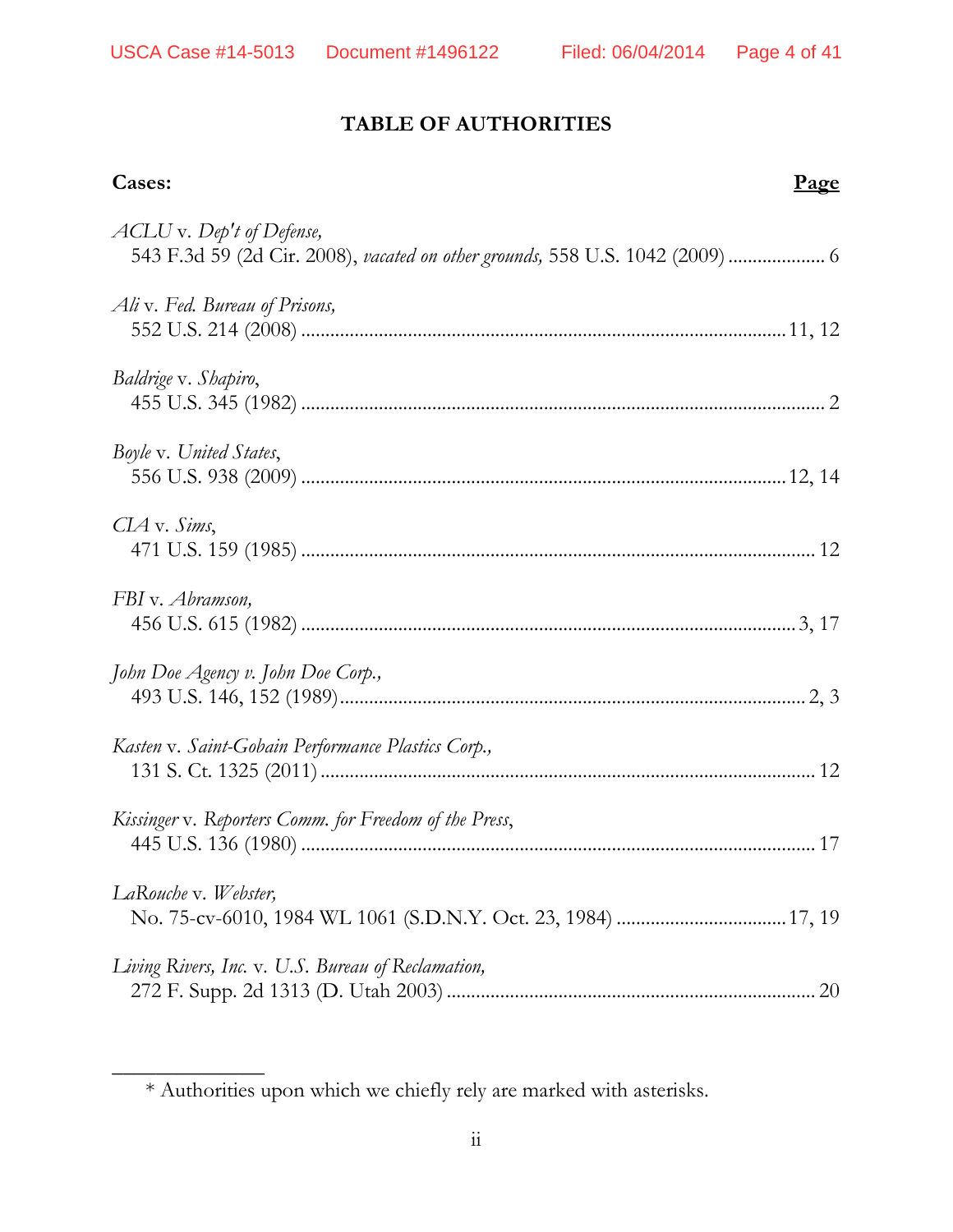| Los Angeles Times Commc'ns, LLC v. Dep't of the Army,                                                                                                              |
|--------------------------------------------------------------------------------------------------------------------------------------------------------------------|
| Massachusetts v. EPA,                                                                                                                                              |
| Milner v. Dep't of the Navy,                                                                                                                                       |
| Norfolk S. Ry. v. James N. Kirby, Pty Ltd.,                                                                                                                        |
| Peter S. Herrick's Customs & Int'l Trade Newsletter v. U.S. Customs &<br>Border Prot., No. 04-377, 2006 WL 1826185 (D.D.C. June 30, 2006) 19                       |
| *Pub. Emps. for Envtl. Responsibility v. U.S. Section, Int'l Bound. $\mathcal{Q}^*$<br>Water Comm'n, U.S.-Mexico, 740 F.3d 195 (D.C. Cir. 2014)  9, 10, 11, 19, 27 |
| <i>Salinas</i> v. United States,                                                                                                                                   |
| Shaver v. Bell,                                                                                                                                                    |
| Sladek v. Bensinger,                                                                                                                                               |
| Tax Analysts v. IRS,                                                                                                                                               |
| United States v. Gonzales,                                                                                                                                         |
| U.S. Dep't of State v. Washington Post Co.,                                                                                                                        |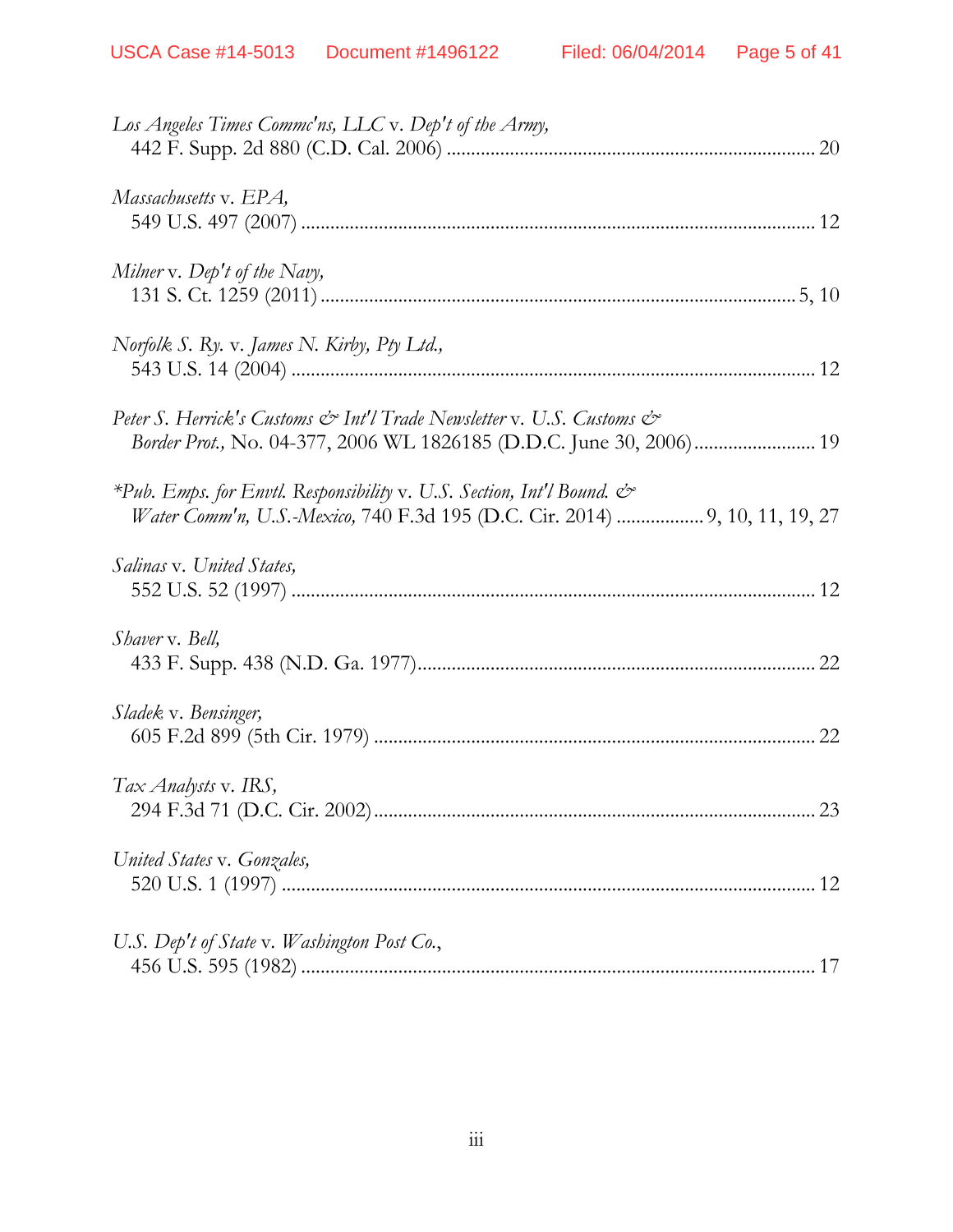## Statutes:

| Freedom of Information Reform Act of 1986,<br>Pub. L. No. 99-570, Tit. I, Subtit. N, § 1802(a), 100 Stat. 3207-48  15, 16 |
|---------------------------------------------------------------------------------------------------------------------------|
| <b>Rules:</b>                                                                                                             |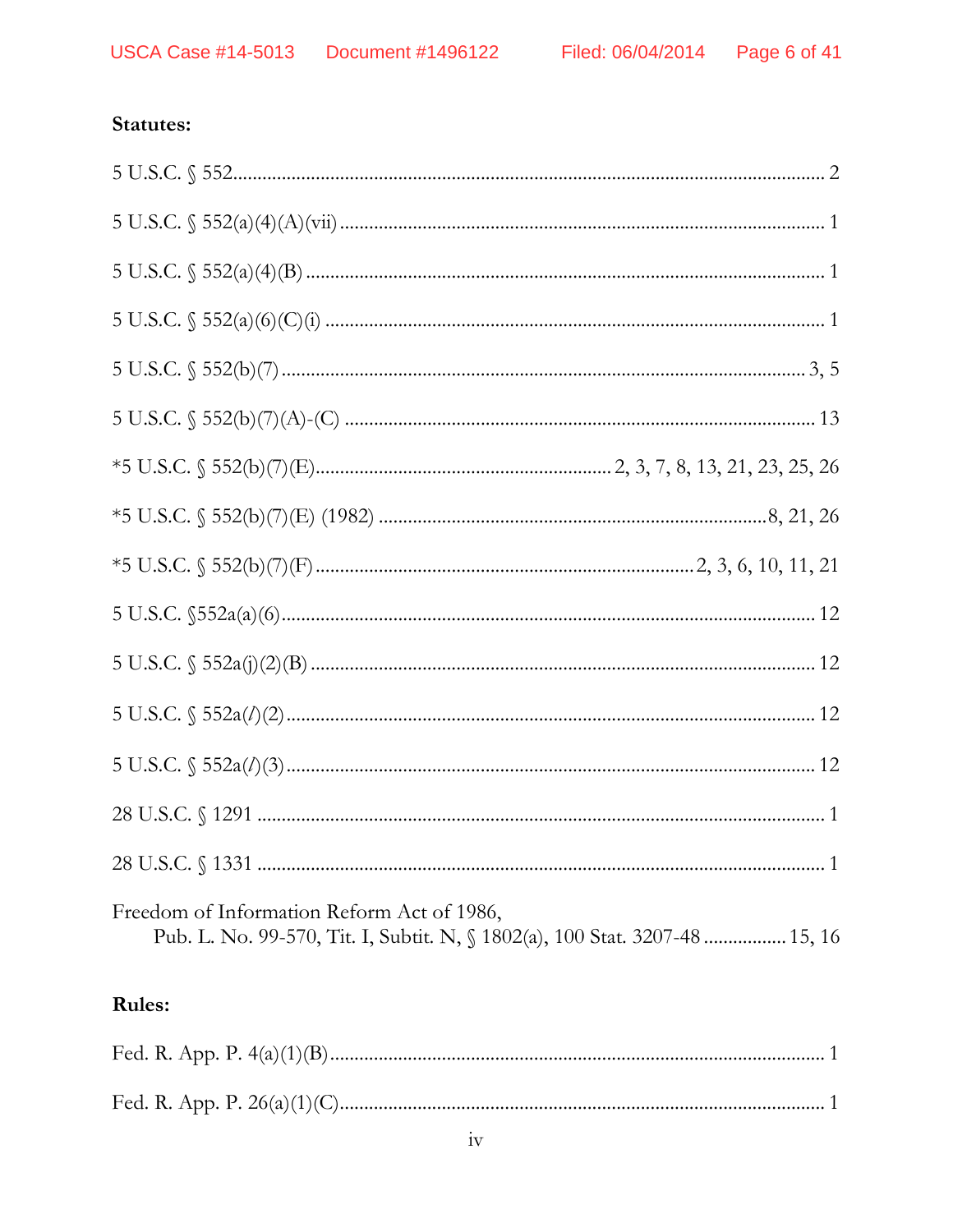## Legislative Materials:

| 130 Cong. Rec. (1984): |  |
|------------------------|--|
|                        |  |
|                        |  |
| 131 Cong. Rec. (1985): |  |
|                        |  |
|                        |  |
| 132 Cong. Rec. (1986): |  |
|                        |  |
|                        |  |
|                        |  |
|                        |  |
|                        |  |
|                        |  |
|                        |  |
|                        |  |
|                        |  |
|                        |  |
|                        |  |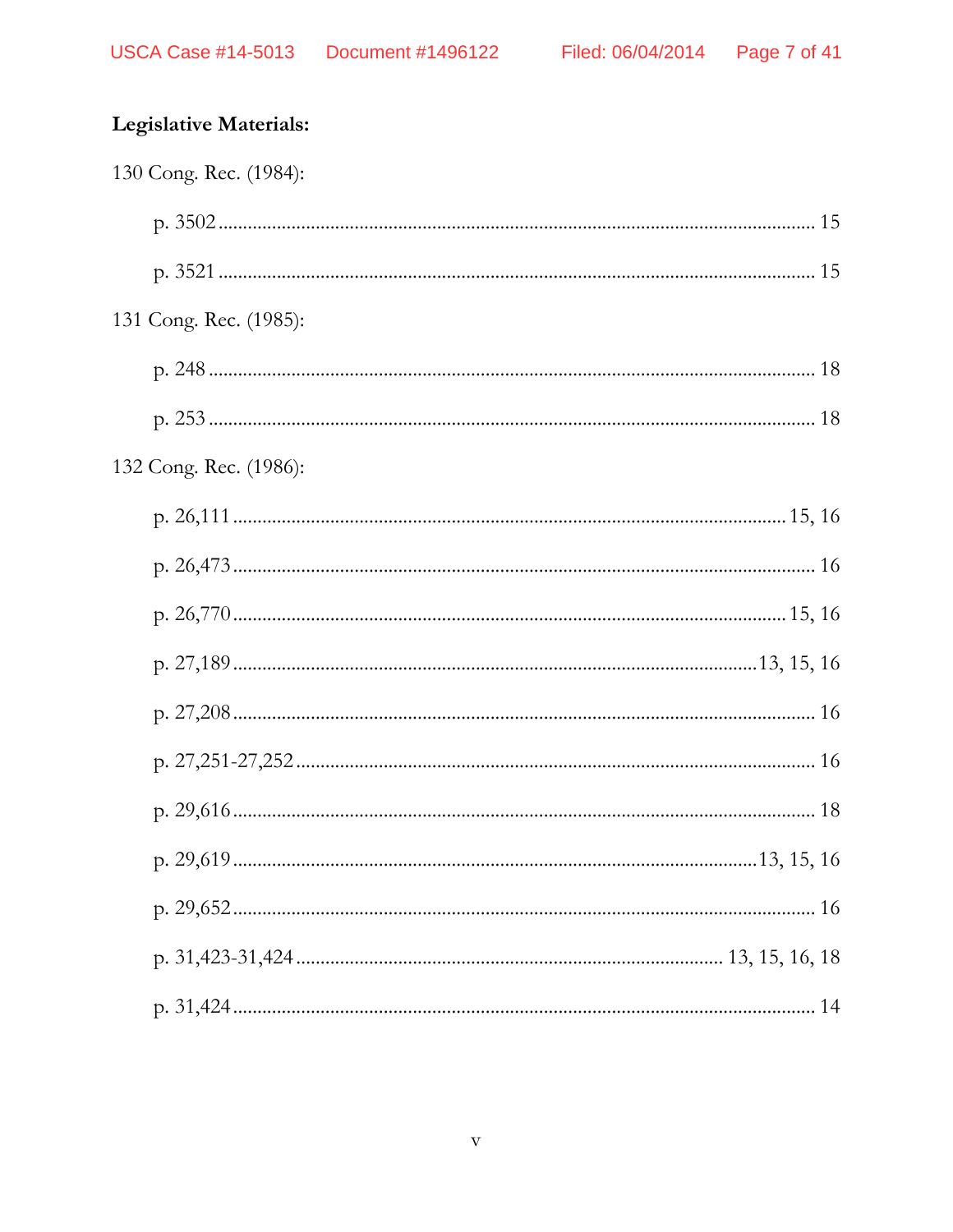| 1 Freedom of Information Act: Hearings Before the Subcomm. on the Constitution<br>of the Senate Comm. on the Judiciary, 97th Cong., 1st Sess. (1981)  14, 15 |  |
|--------------------------------------------------------------------------------------------------------------------------------------------------------------|--|
|                                                                                                                                                              |  |
|                                                                                                                                                              |  |
|                                                                                                                                                              |  |

## **Other Authorities:**

| U.S. Dep't of Justice, Attorney General's Memorandum on the 1986 Amendments |  |
|-----------------------------------------------------------------------------|--|
|                                                                             |  |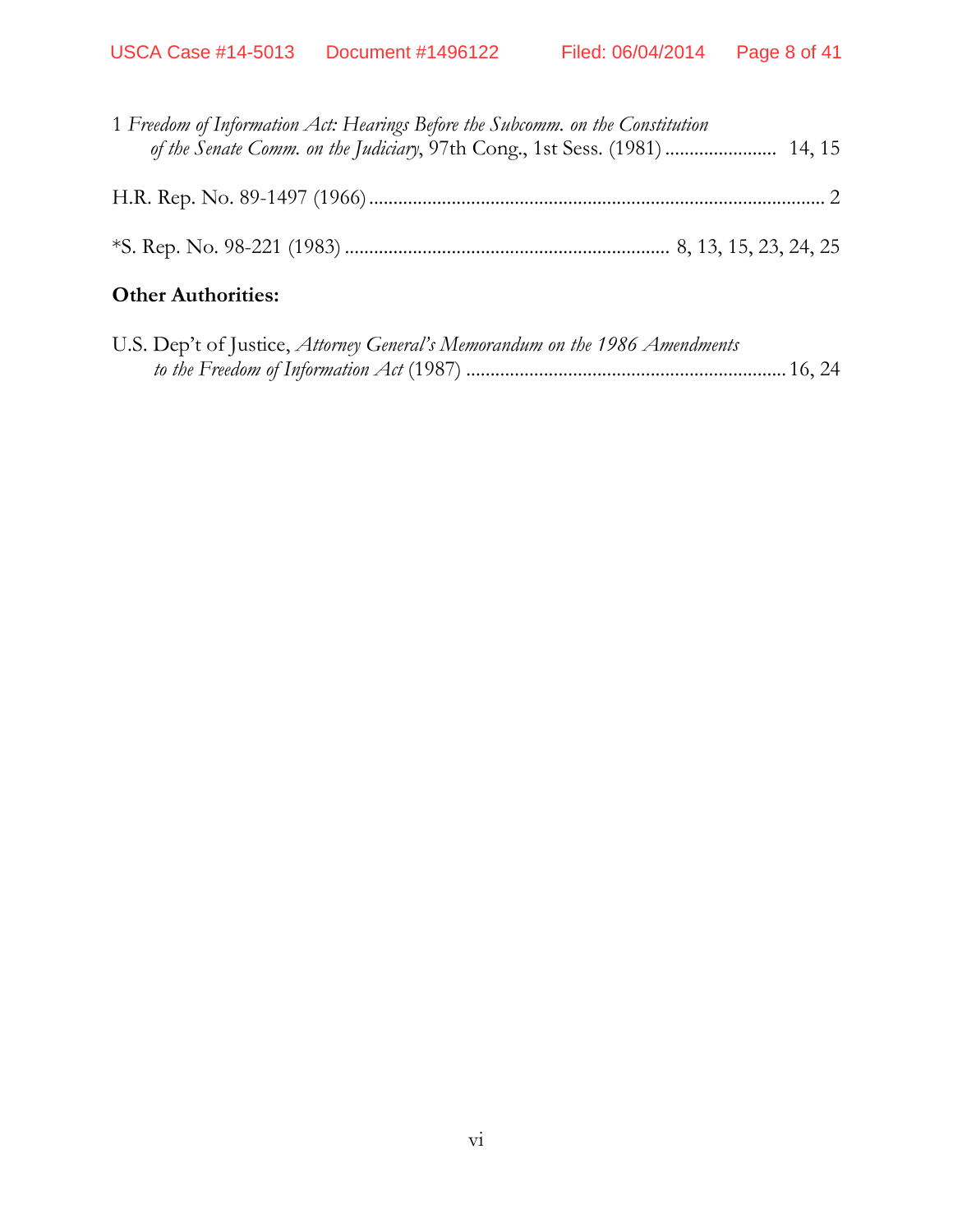## **GLOSSARY**

| <b>DHS</b>  | Department of Homeland Security                                  |
|-------------|------------------------------------------------------------------|
| <b>EPIC</b> | Electronic Privacy Information Center                            |
| <b>FOIA</b> | Freedom of Information Act                                       |
| JA          | Joint Appendix                                                   |
| SOP 303     | Department of Homeland Security Standard Operating Procedure 303 |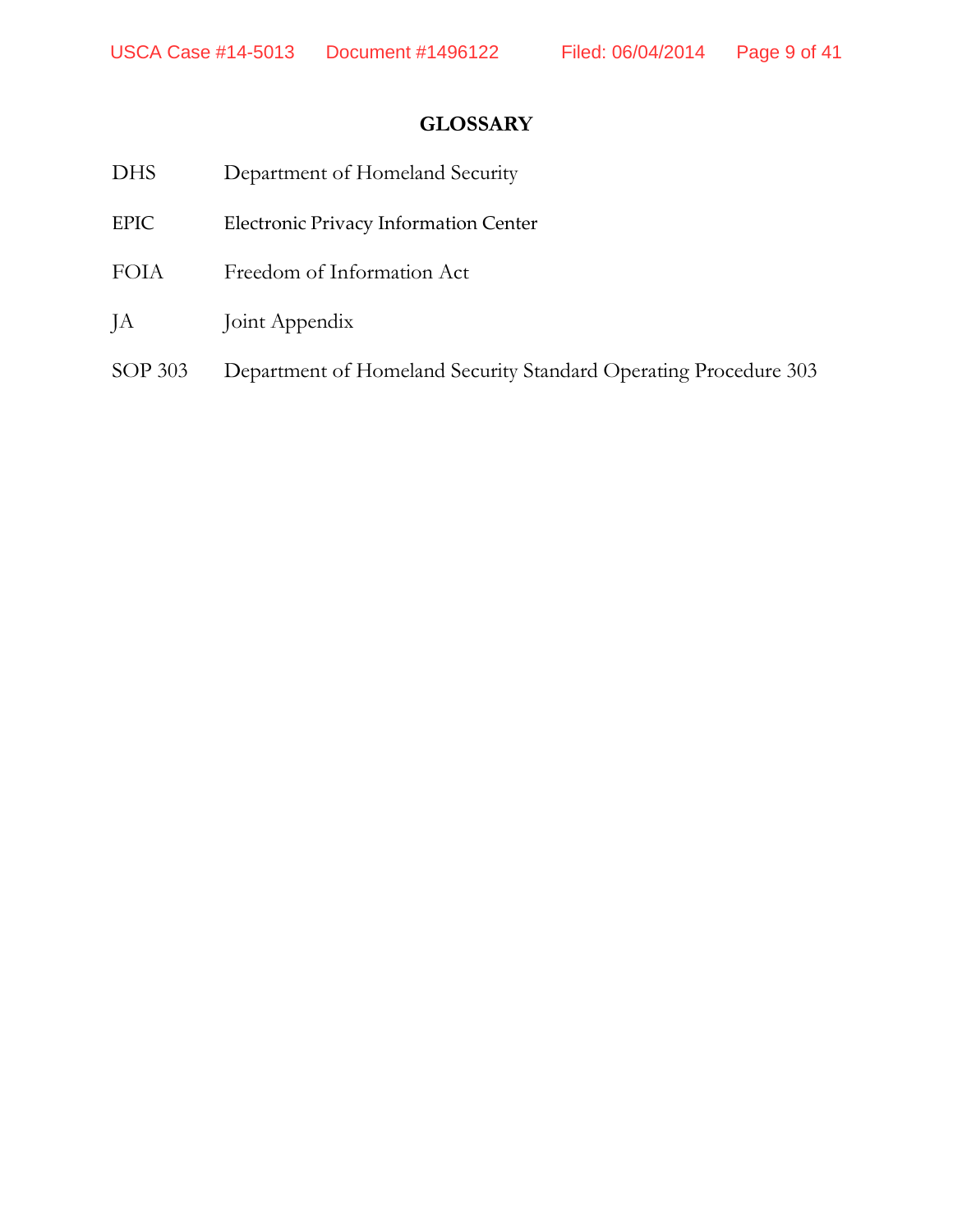[ORAL ARGUMENT NOT YET SCHEDULED] **No. 14-5013** 

## **IN THE UNITED STATES COURT OF APPEALS FOR THE DISTRICT OF COLUMBIA CIRCUIT**

ELECTRONIC PRIVACY INFORMATION CENTER,

Plaintiff-Appellee,

v.

UNITED STATES DEPARTMENT OF HOMELAND SECURITY,

Defendant-Appellant.

On Appeal from the United States District Court for the District of Columbia

### **BRIEF FOR APPELLANT**

## **STATEMENT OF JURISDICTION**

The plaintiff invoked the jurisdiction of the district court under 5 U.S.C.

§§ 552(a)(4)(A)(vii), (a)(4)(B), (a)(6)(C)(i), and 28 U.S.C. § 1331. JA 2. The district court entered final judgment for the plaintiff on November 12, 2013. JA 41; see also

JA 42-57 (opinion). The government filed a timely notice of appeal on January 13,

2014. JA 58; see Fed. R. App. P.  $4(a)(1)(B)$ ; see also Fed. R. App. P.  $26(a)(1)(C)$ . This

Court has appellate jurisdiction pursuant to 28 U.S.C. § 1291.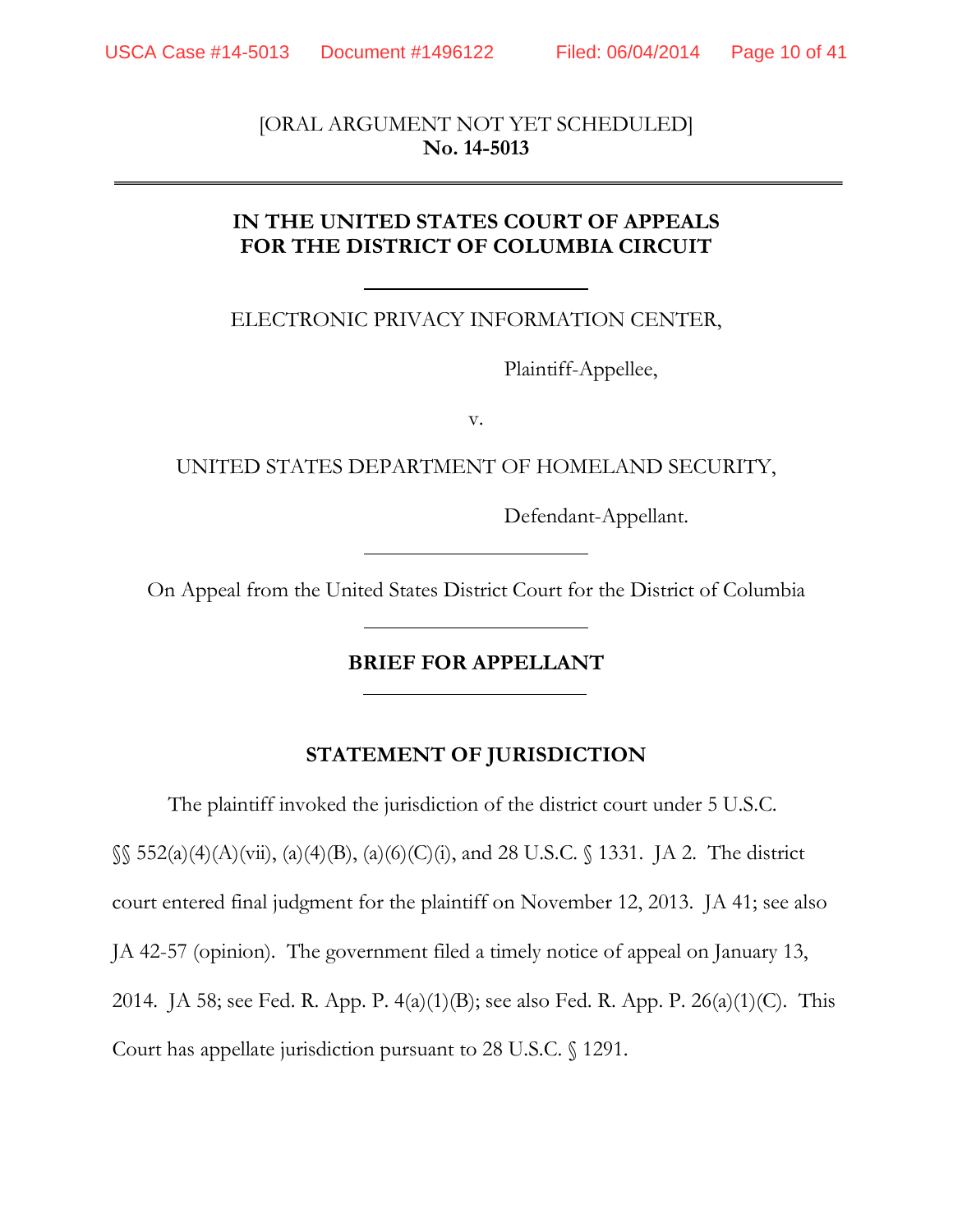#### **STATEMENT OF THE ISSUES**

Whether the Department of Homeland Security's standard operating procedure for coordinating the shutdown and restoration of wireless networks during critical emergencies, such as the threatened use of wireless-activated explosive devices, is exempt under Exemptions 7(E) or 7(F) of the Freedom of Information Act, 5 U.S.C.  $$552(b)(7)(E)$  and (F).

#### **PERTINENT STATUTES AND REGULATIONS**

Pertinent provisions are reproduced in the addendum to this brief.

#### **STATEMENT OF THE CASE**

#### **A. Statutory Background**

The Freedom of Information Act ("FOIA"), 5 U.S.C. § 552, strikes a "'workable balance between the right of the public to know and the need of the Government to keep information in confidence.'" *John Doe Agency* v. *John Doe Corp.*, 493 U.S. 146, 152 (1989) (quoting H.R. Rep. No. 89-1497, at 6 (1966)). Thus, the Act generally "provide[s] for open disclosure of public information" but "recognizes" through nine statutory exemptions that certain "disclosure is not always in the public interest." *Baldrige* v. *Shapiro*, 455 U.S. 345, 352 (1982).

"Congress realized that legitimate governmental and private interests could be harmed by release of certain types of information, and therefore provided the specific exemptions under which disclosure could be refused." *John Doe Agency*, 493 U.S. at 152 (internal quotation marks omitted). These exemptions "are intended to have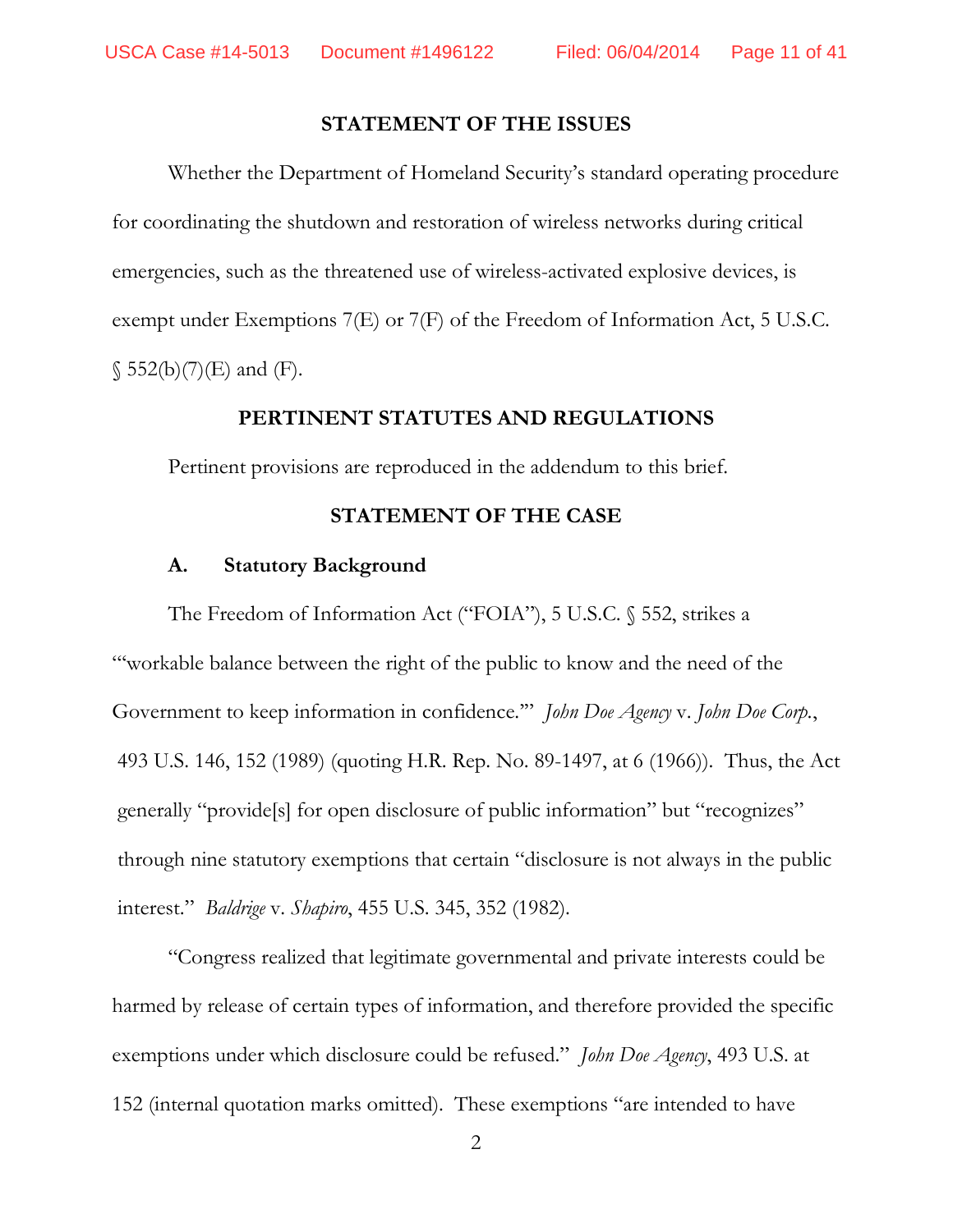meaningful reach and application." *Ibid.* Courts "tak[e] a practical approach" in interpreting the FOIA exemptions. *Id.* at 157; see also *FBI* v. *Abramson*, 456 U.S. 615, 630-631 (1982).

FOIA Exemption 7 protects from disclosure various "records or information compiled for law enforcement purposes." 5 U.S.C. § 552(b)(7). As relevant here, FOIA Exemption 7 shields such records that "could reasonably be expected to endanger the life or physical safety of any individual," 5 U.S.C.  $\$52(b)(7)(F)$ , or that "would disclose techniques and procedures for law enforcement investigations or prosecutions, or would disclose guidelines for law enforcement investigations or prosecutions if such disclosure could reasonably be expected to risk circumvention of the law," 5 U.S.C.  $\S$  552(b)(7)(E).

#### **B. Factual Background and Prior Proceedings**

**1.** The Department of Homeland Security's (DHS) Standard Operating Procedure 303 (SOP 303) is a procedure for determining if and when wireless networks should be shut down and restored "during critical emergencies such as the threat of radio-activated improvised explosive devices," and for executing voluntary shutdowns and restorations. JA 16-19. SOP 303 was created after the 2005 bombings of the London transportation system to address shortcomings in the United States' ability to address such threats. JA 16; see also JA 39-40. SOP 303 "establishes a protocol for verifying that circumstances exist that would justify shutting down wireless networks," and steps for taking into account the detrimental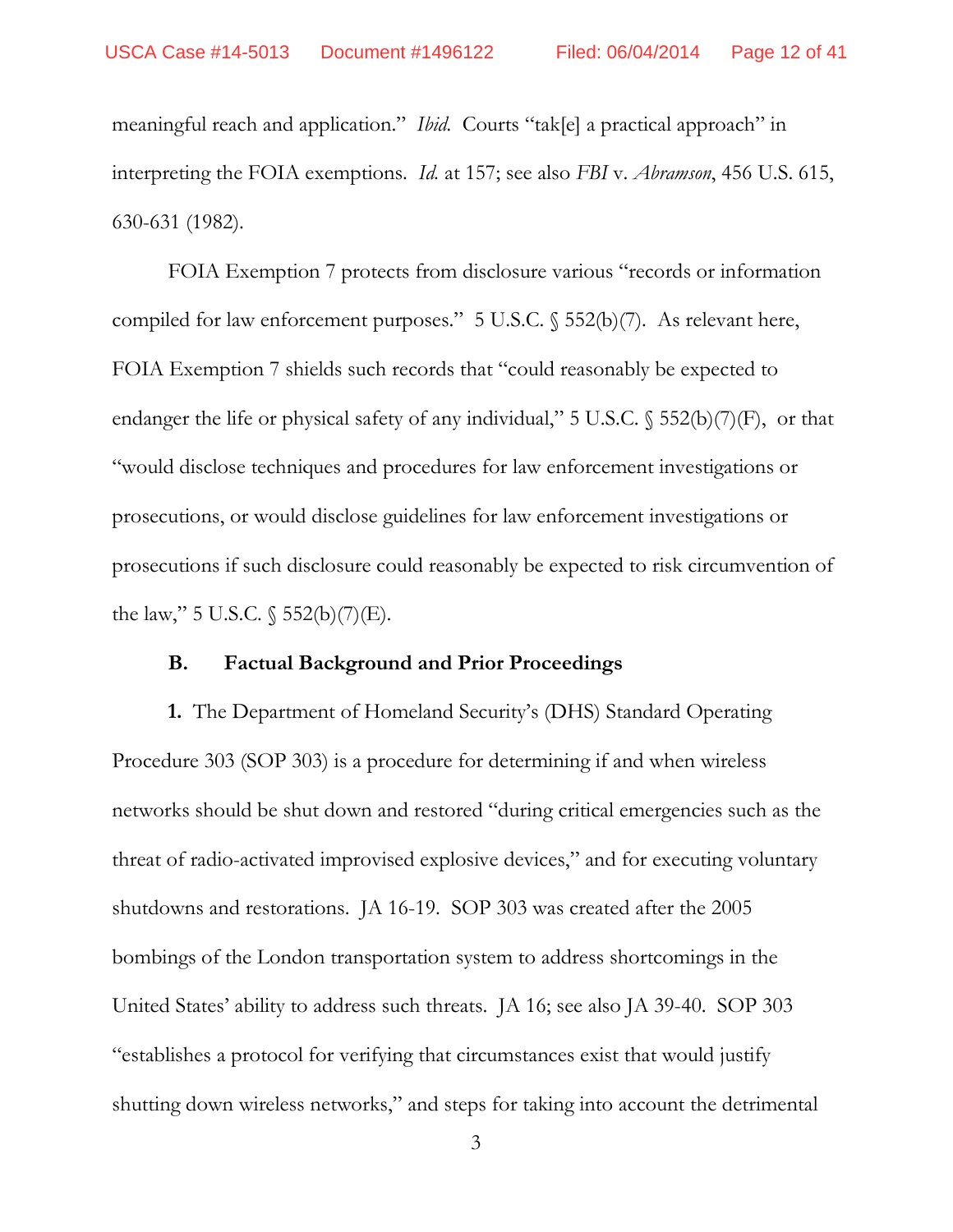effects of shutting down wireless networks, such as "the inability of first-responders and the public to use wireless phones for calls, including 911 calls." JA 18. SOP 303 also establishes a "step-by-step process for the orderly shut-down of wireless networks," such as authentication protocols to prove that a requester is authorized to initiate a shutoff. *Ibid.* It includes similar procedures and authentication protocols for restoring communications. *Ibid.*

**2.** Plaintiff, the Electronic Privacy Information Center ("EPIC"), filed a Freedom of Information Act request with DHS seeking the full text of SOP 303, the full set of questions for deciding whether a shutdown is necessary, and any related protocols and guidelines. JA 12; see JA 27.

After EPIC brought suit, and following an administrative appeal, DHS identified one responsive document, SOP 303, which DHS released in substantially redacted form. JA12-19; see also JA38 (*Vaughn* Index). DHS withheld much of the document under Exemptions  $7(E)$  and  $7(F)$ . See JA 17-19, 38.<sup>1</sup> DHS concluded that "[m]aking SOP 303 public would enable bad actors to circumvent or interfere with a law enforcement strategy designed to prevent activation of improvised explosive devices by providing information about when shutdown procedures are used and how a shutdown is executed." JA 18. It would also "enable bad actors to insert

 $\overline{a}$ 

<span id="page-12-0"></span><sup>&</sup>lt;sup>1</sup> Pursuant to FOIA Exemptions 6 and  $7(C)$ , which concern invasions of personal privacy, DHS also withheld the names, direct-dial telephone numbers, and email addresses for state homeland security officials JA 17-18. Those redactions are not at issue here.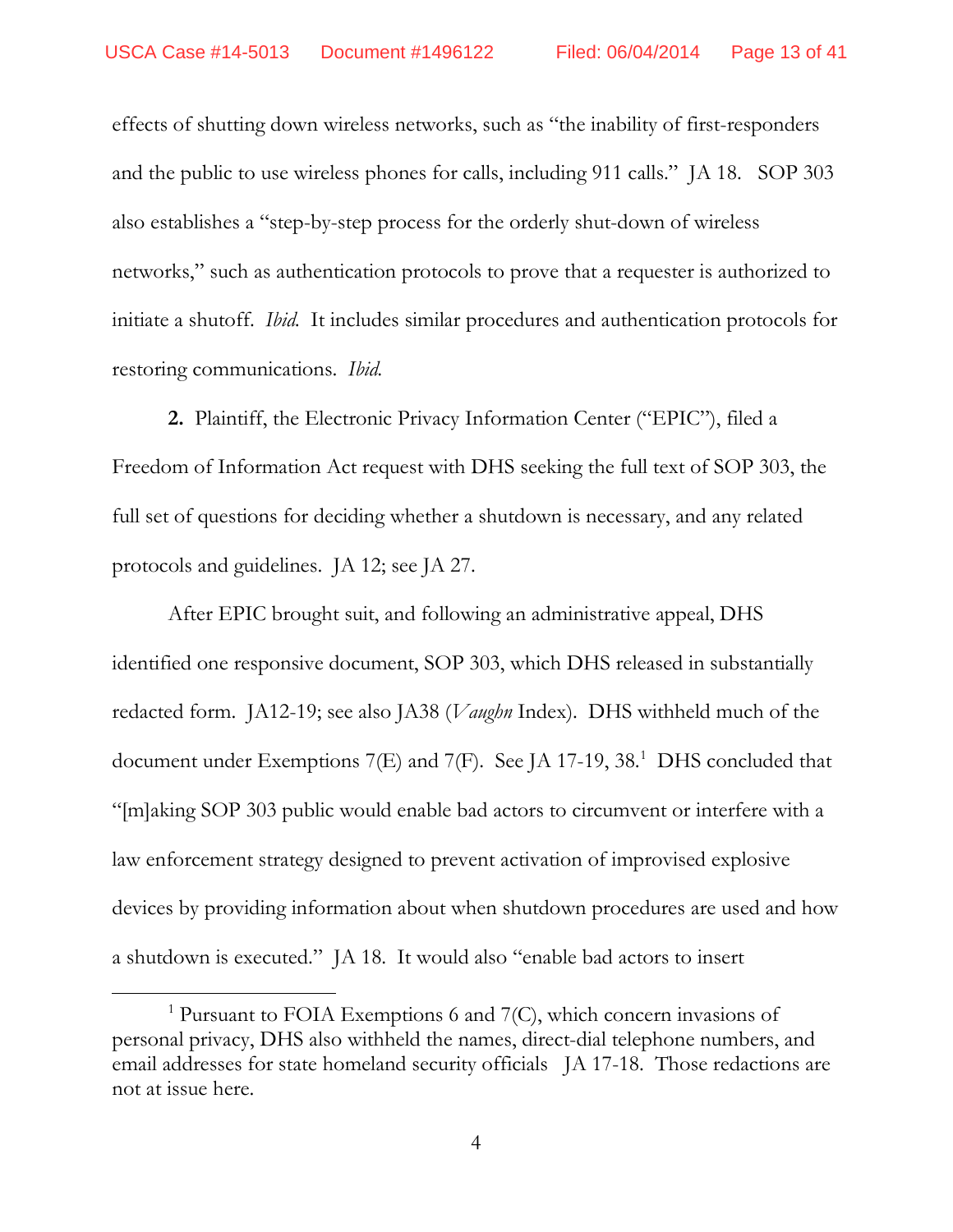themselves into the process of shutting down or reactivating wireless networks by appropriating verification methods and then impersonating officials designated for involvement in the verification process." JA 19. Using SOP 303, bad actors could "disable the protocol so that they could freely use wireless networks to activate the improvised explosive devices." *Ibid.*

**3.** The district court granted summary judgment for EPIC, rejecting DHS's Exemption 7 claims and ordering that DHS turn over SOP 303 with only redactions for personal privacy. JA  $57.^2$  $57.^2$  The court agreed with the government that SOP 303 was "compiled for law enforcement purposes," 5 U.S.C. § 552(b)(7). JA 46-49, 51 (citing, *inter alia*, *Milner* v. *Dep't of the Navy*, 131 S. Ct. 1259, 1272 (2011) (Alito, J., concurring) ("[S]teps by law enforcement officers to prevent terrorism surely fulfill 'law enforcement purposes.'"). The court held, however, that SOP 303 does not satisfy the additional requirements of Exemptions 7(E) and 7(F). JA 48-56.

The court held that Exemption 7(E)'s protection for records that "would disclose techniques and procedures for law enforcement investigations or prosecutions" does not apply. JA 47-50. The court concluded that Exemption 7(E) encompasses only "acts by law enforcement after or during the commission of a crime, not crime-prevention techniques." JA 48-49. The court rejected DHS's arguments that, even if Exemption 7(E) is construed in this manner, it applies here

 $\overline{a}$ 

<span id="page-13-0"></span><sup>&</sup>lt;sup>2</sup> The district court stayed its order pending the government's appeal. See JA 41, 57; Minute Order (Nov. 22, 2013).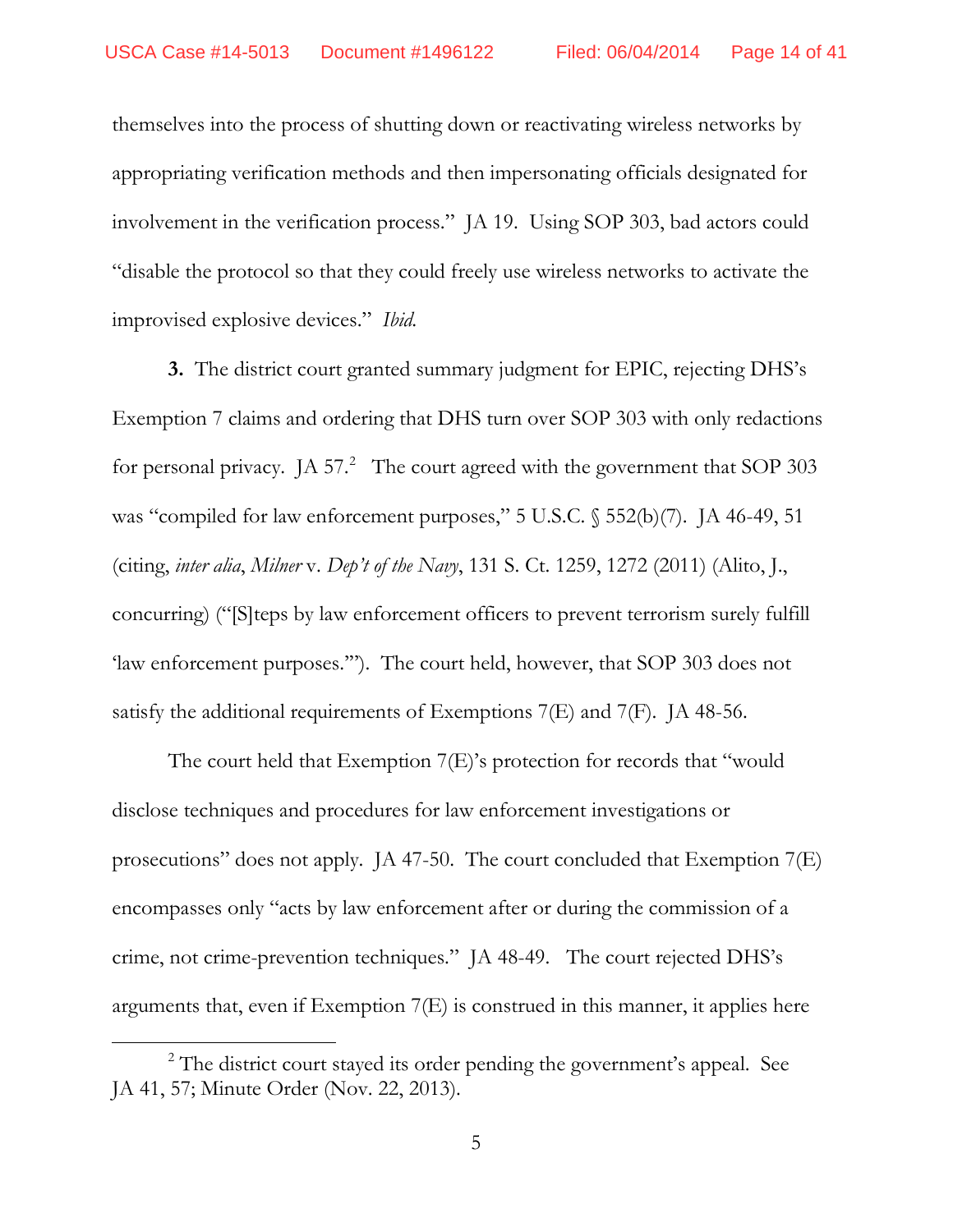because SOP 303 helps to preserve evidence and track suspects. JA50. The court reasoned that, because SOP 303 is primarily a protocol for shutting down wireless networks to deter the triggering of explosives, an "ordinary speaker" would not "describe SOP 303 . . . as an evidence-gathering technique." *Ibid.*

The court also held inapplicable Exemption 7(F)'s protection for records where disclosure "could reasonably be expected to endanger the life or physical safety of any individual," 5 U.S.C. § 552(b)(7)(F). JA 51-56. The court rejected DHS's argument that release of SOP 303 would enable bad actors to blunt the usefulness of the protocol and to detonate bombs remotely. JA 51. The court concluded that Exemption 7(F)'s requirement of endangering "any individual" applies only if the agency "identif[ies] the individuals at risk with some degree of specificity." JA 51-52 (citing *ACLU* v. *Dep't of Defense*, 543 F.3d 59, 66-72 (2d Cir. 2008), *vacated on other grounds*, 558 U.S. 1042 (2009)). The court concluded that it is not sufficiently specific to identify individuals "within the blast radius of a remotely detonated bomb." JA 54.

#### **SUMMARY OF ARGUMENT**

**A.** DHS properly withheld SOP 303 under FOIA Exemption 7(F), which shields from disclosure records that "could reasonably be expected to endanger the life or physical safety of any individual," 5 U.S.C. § 552(b)(7)(F). DHS explained that "[m]aking SOP 303 public would enable bad actors to circumvent or interfere with a law enforcement strategy designed to prevent activation of improvised explosive devices" and "to insert themselves into the process of shutting down or reactivating

<sup>6</sup>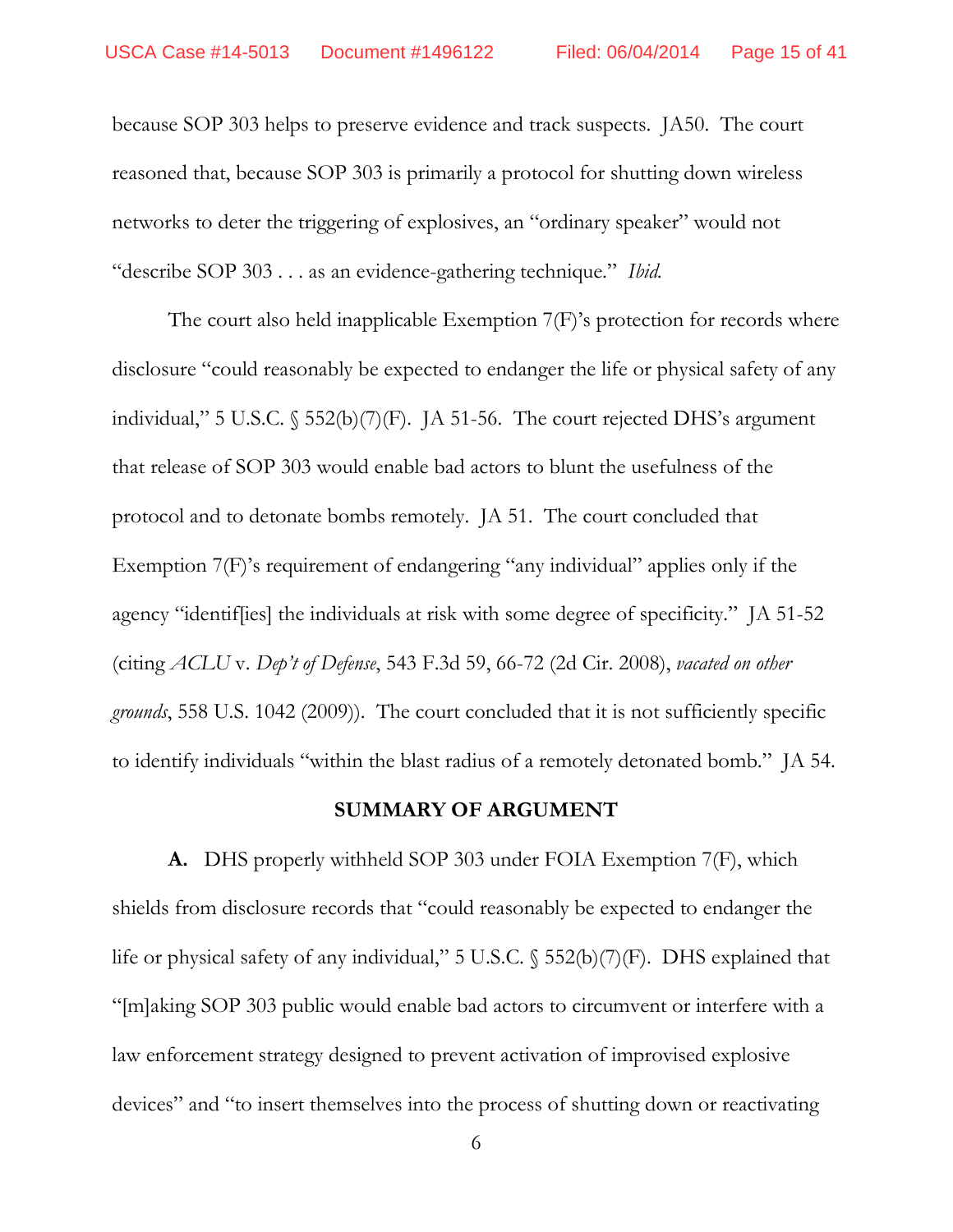wireless networks by appropriating verification methods and then impersonating officials designated for involvement in the verification process." JA 18-19. Using SOP 303, bad actors "could freely use wireless networks to activate the improvised explosive devices." JA 19.

The district court held that Exemption 7(F) applies only if the agency "identif[ies] the individuals at risk with some degree of specificity." JA 51-52. But the broad language of Exemption 7(F) does not include any such limitation. And there is no compelling reason to imply such an atextual requirement, particularly where weighty interests—"life or physical safety"—are at stake. The district court's interpretation would lead to the anomalous result that an agency may withhold a document if disclosure poses a danger to a small group of specifically identifiable people but must produce a document if disclosure poses a danger to many or most people. In any event, the government identified the individuals most likely to be at risk with the requisite degree of specificity.

**B.** DHS also properly withheld SOP 303 under FOIA Exemption 7(E), which protects against disclosure of "techniques and procedures for law enforcement investigations or prosecutions," as well as "guidelines for law enforcement investigations or prosecutions if such disclosure could reasonably be expected to risk circumvention of the law," 5 U.S.C.  $\$ 552(b)(7)(E)$ . The district court held that because an "ordinary speaker" would not "describe SOP 303 . . . as an evidencegathering technique," Exemption 7(E) is therefore inapplicable. JA 50. But the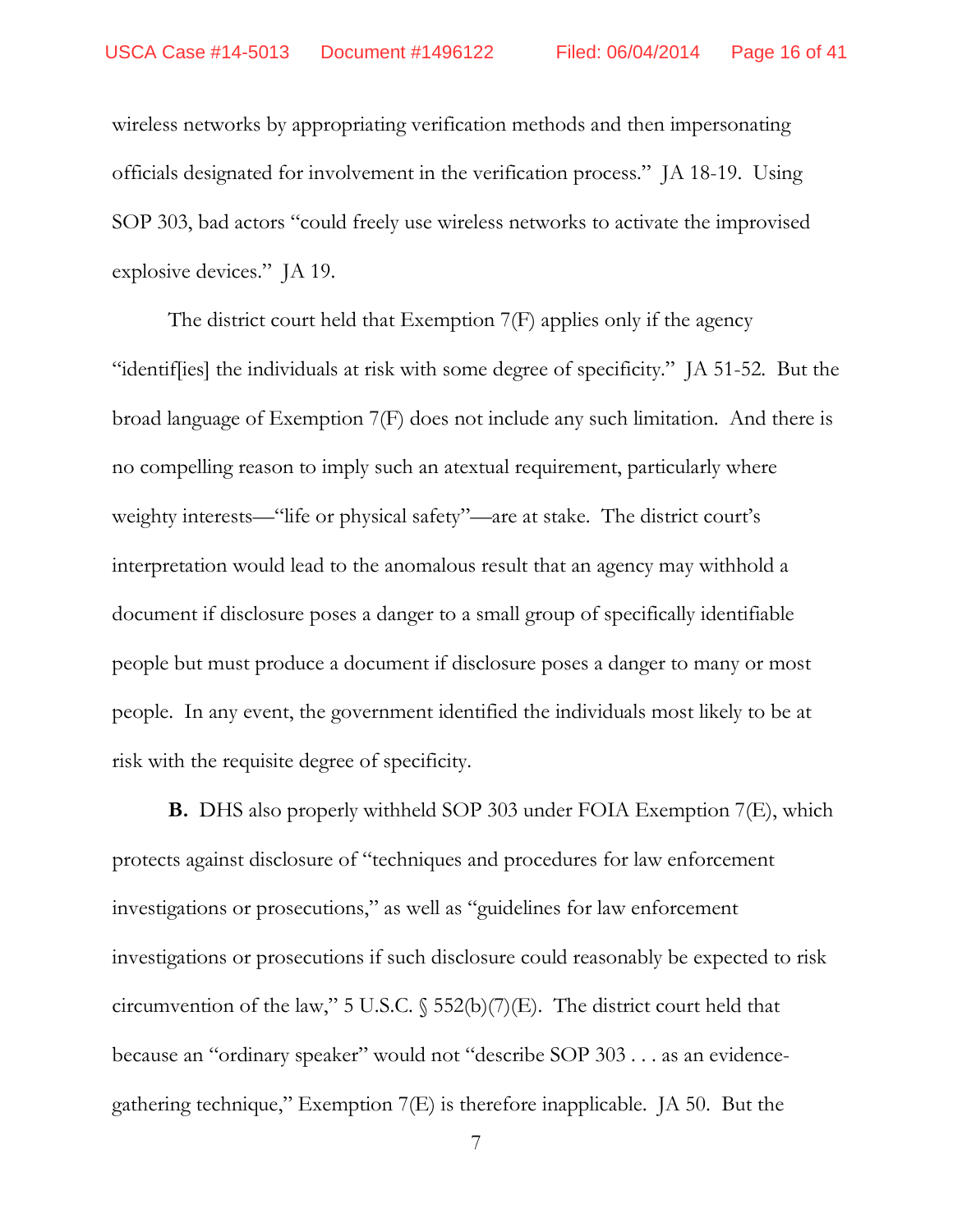court's reasoning is at odds with the text and history of Exemption 7(E). The pre-1986 version of Exemption 7(E) required that production would "disclose *investigative* techniques and procedures," 5 U.S.C. § 552(b)(7)(E) (1982) (emphasis added), *i.e.,* specific types of "techniques and procedures" that are "investigative" in nature. But in 1986, Congress deleted the word "investigative," and added the phrase "*for* law enforcement investigations or prosecutions." This change "ma[d]e clear that 'techniques and procedures for law enforcement investigations and prosecutions' can be protected, regardless of whether they are 'investigative' or non-investigative." S. Rep. No. 98-221, at 24 (1983) ("Senate Report").

SOP 303 involves techniques and procedures for carrying out law enforcement investigations. SOP 303 contains procedures that apply only when there is a serious threat, which undoubtedly will trigger a law enforcement investigation. Choosing whether, when, and where to shut down a cellular network is a logical component of an ongoing investigation triggered by the threat. As such, the procedures in SOP 303 are procedures "*for* law enforcement investigations," 5 U.S.C. § 552(b)(7)(E) (emphasis added), even if the procedures may not themselves be deemed "investigative" in nature. See Senate Report 24 (procedures themselves need not be "investigative" to be covered by Exemption  $7(E)$ ). Moreover, SOP 303 sets out procedures that directly support such investigations. SOP 303's procedures balance the aim of "preventing and/or mitigating explosions" with the deleterious effects of a wireless shutdown on "first-responders" and on "the public['s] use [of] wireless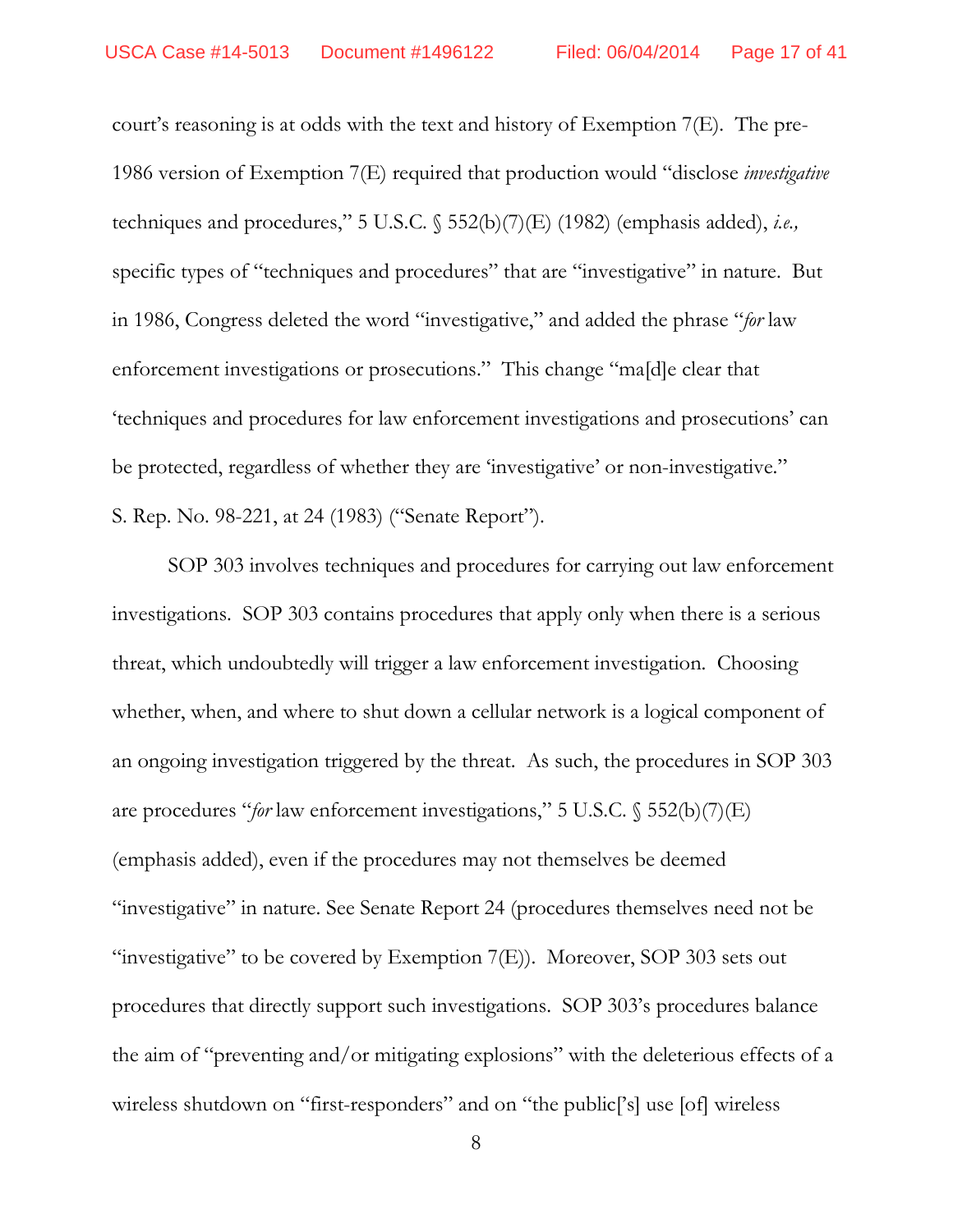phones for calls, including 911 calls." JA 18. Preventing bombs from being detonated protects first responders who are investigating the events, witnesses who can offer helpful clues, and valuable physical evidence such as undetonated bombs. Ensuring that first responders such as police bomb squads and arson units can quickly and effectively deploy, and that the public can make wireless calls, including 911 calls, also helps to obtain valuable information.

#### **STANDARD OF REVIEW**

The district court's grant of summary judgment is reviewed de novo. *Pub. Emps. for Envtl. Responsibility* v. *U.S. Section, Int'l Boundary & Water Comm'n*, *U.S.-Mexico,*  740 F.3d 195, 200 (D.C. Cir. 2014).

#### **ARGUMENT**

#### **The Department of Homeland Security's Standard Operating Procedure 303 Is Exempt From Disclosure Under FOIA**

The Department of Homeland Security's Standard Operating Procedure 303 is a protocol for coordinating among government officials and wireless service providers to determine if and when wireless networks should be shut down and restored "during critical emergencies such as the threat of radio-activated improvised explosive devices." JA 16-19. SOP 303 establishes a protocol for determining which threats warrant a wireless shutdown and for taking into the account the effects of a shutdown on first responders and the public's use of wireless phones to make calls, such as 911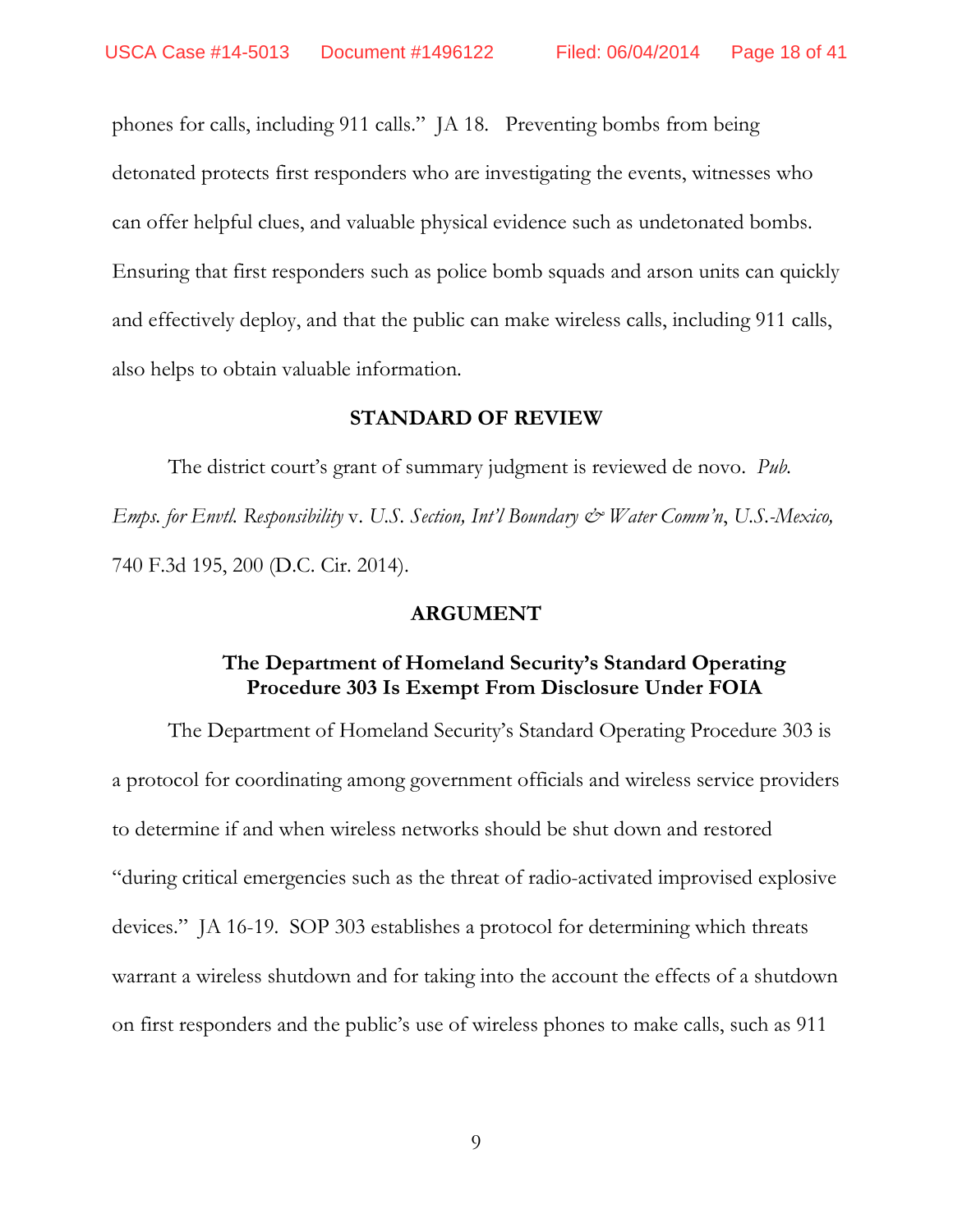calls. JA 18. It also establishes a protocol for securely shutting down and restoring wireless communications. *Ibid.*

The district court correctly held that SOP 303 meets the threshold requirement of FOIA Exemption 7 of being "records or information compiled for law enforcement purposes." JA 46-49, 51. SOP 303 was created after the 2005 bombings of the London transportation system to address shortcomings in the United States' ability to address and respond to such threats. JA 16; see also JA 39-40. This is plainly a "law enforcement purpose." See *Pub. Emps. for Envtl. Responsibility* v. *U.S. Section, Int'l Bound. & Water Comm'n*, *U.S.-Mexico (*"*PEER*"*),* 740 F.3d 195, 203- 204 (D.C. Cir. 2014) (holding that this includes "'proactive steps designed to prevent criminal activity and to maintain security'" and "surely" includes "steps by law enforcement officers to prevent terrorism") (quoting *Milner* v. *Dep't of the Navy*, 131 S. Ct. 1259, 1272 (2011) (Alito, J., concurring)). The district court erred, however, in concluding that SOP 303 is not covered by either Exemption 7(F) or Exemption 7(E).

#### **A. The Department of Homeland Security Properly Withheld SOP 303 Under FOIA Exemption 7(F).**

**1.** FOIA Exemption 7(F) shields from disclosure records that "could reasonably be expected to endanger the life or physical safety of any individual," 5 U.S.C. § 552(b)(7)(F). As this Court has observed, "[t]hat language is very broad." *PEER*, 740 F.3d at 205. The government "need only demonstrate that it reasonably estimated that sensitive information could be misused for nefarious ends." *Id.* at 206.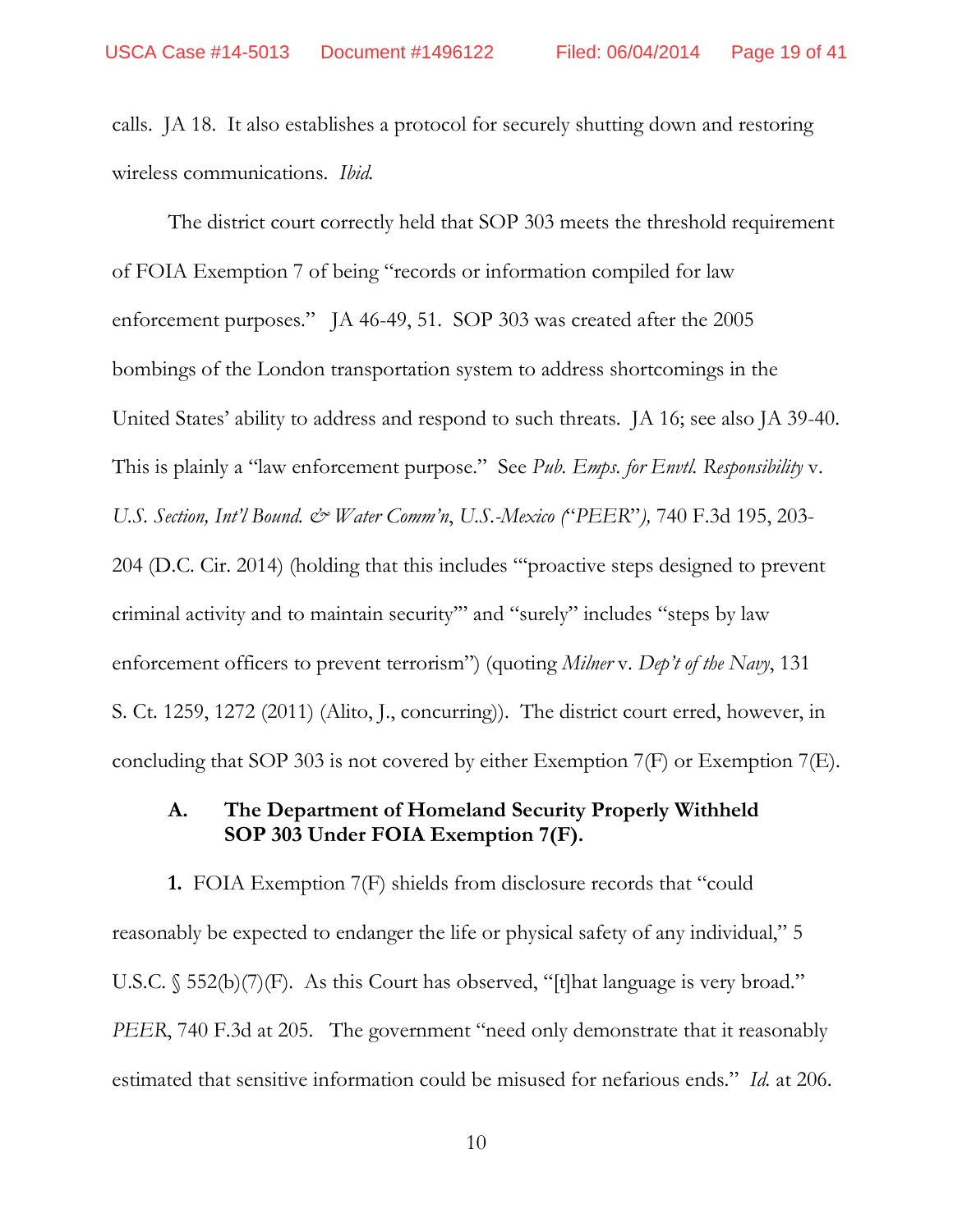When a document "relat[es] to critical infrastructure, such as blueprints, maps, and emergency plans," "it is not difficult to show that disclosure may endanger the life or physical safety of any individual." *Id.* at 205-206 (emphasizing that courts "have consistently deferred to executive affidavits predicting harm to the national security") (internal quotation marks omitted).

SOP 303 easily meets this requirement. DHS explained that "[m]aking SOP 303 public would enable bad actors to circumvent or interfere with a law enforcement strategy designed to prevent activation of improvised explosive devices." JA 18. Bad actors could "insert themselves into the process of shutting down or reactivating wireless networks by appropriating verification methods and then impersonating officials designated for involvement in the verification process." JA 19. Once the protocol was disabled, bad actors "could freely use wireless networks to activate the improvised explosive devices." *Ibid.*

**2.** The district court erred in construing Exemption 7(F) to apply only where producing records or information could endanger the life or physical safety of specifically identified individuals. JA 51-52.

Exemption 7(F) shields from disclosure records that "could reasonably be expected to endanger the life or physical safety of *any* individual." 5 U.S.C. § 552(b)(7)(F) (emphasis added). That "language is very broad." *PEER*, 740 F.3d at 205. "[R]ead naturally, the word 'any' has an expansive meaning, that is, 'one or some indiscriminately of whatever kind.'" *Ali* v. *Fed. Bureau of Prisons*, 552 U.S. 214, 219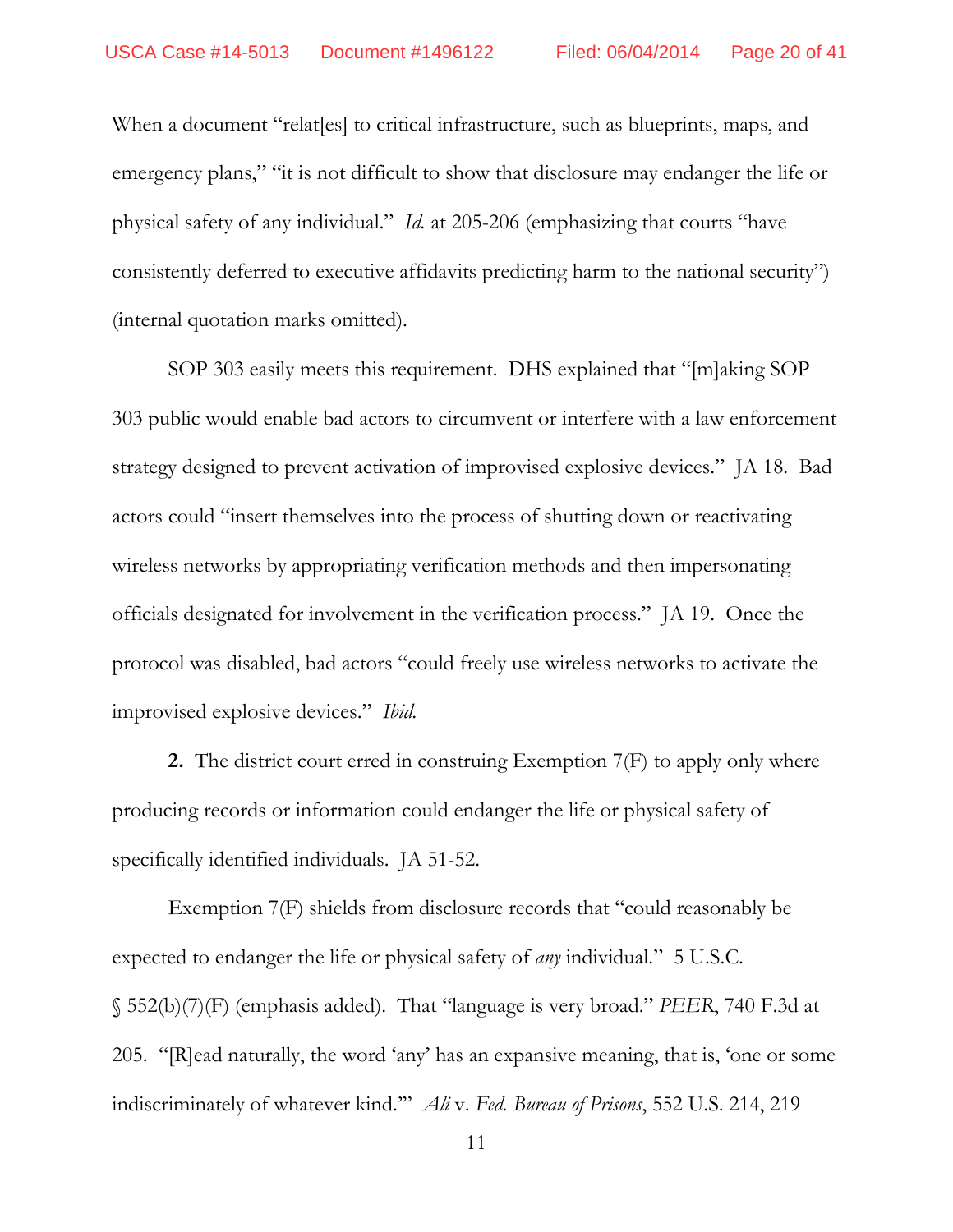(2008) (quoting *United States* v. *Gonzales*, 520 U.S. 1, 5 (1997)); see *Norfolk S. Ry.* v. *James N. Kirby, Pty Ltd.*, 543 U.S. 14, 31 (2004); see also *Kasten* v. *Saint-Gobain Performance Plastics Corp.*, 131 S. Ct. 1325, 1332 (2011) ("'*any* complaint' suggests a broad interpretation"); *Boyle* v. *United States*, 556 U.S. 938, 944 (2009) ("The term 'any' [in a definitional provision] ensures that the definition has a wide reach."); *Massachusetts* v. *EPA*, 549 U.S. 497, 528-529 (2007) (use of the word "any" underscores intent to have broad scope); *Salinas* v. *United States*, 522 U.S. 52, 56-57 (1997) ("any" suggests that the scope is "expansive" and "unqualified"). In the absence of "language limiting the breadth of that word," the term "any" should be given this normal, expansive meaning. *Gonzales*, 520 U.S. at 5 (citing cases); see *Ali*, 552 U.S. at 220 n.4.

The district court construed the reference to "any individual" to mean "any *specifically identified* individual." Although Congress easily could have imposed that limitation, it did not do so. In contrast, FOIA's companion statute, the Privacy Act, affords special treatment to certain law enforcement records associated with an "identifiable individual," 5 U.S.C.  $\sqrt{552a(j)(2)(B)}$ ; see also 5 U.S.C.  $\sqrt{552a(a)(6)}$ ,  $(\sqrt{2})$ and (3) (other requirements pertaining to "an identifiable individual"); cf. *CIA* v. *Sims*, 471 U.S. 159, 169 n.13 (1985) (relying on Privacy Act to construe FOIA). But Congress did not similarly limit the scope of FOIA Exemption 7(F) to harms faced only by an "identifiable individual"—or, as the district court put it, an "individual" "identif[ied] . . . with reasonable specificity." JA 51-52.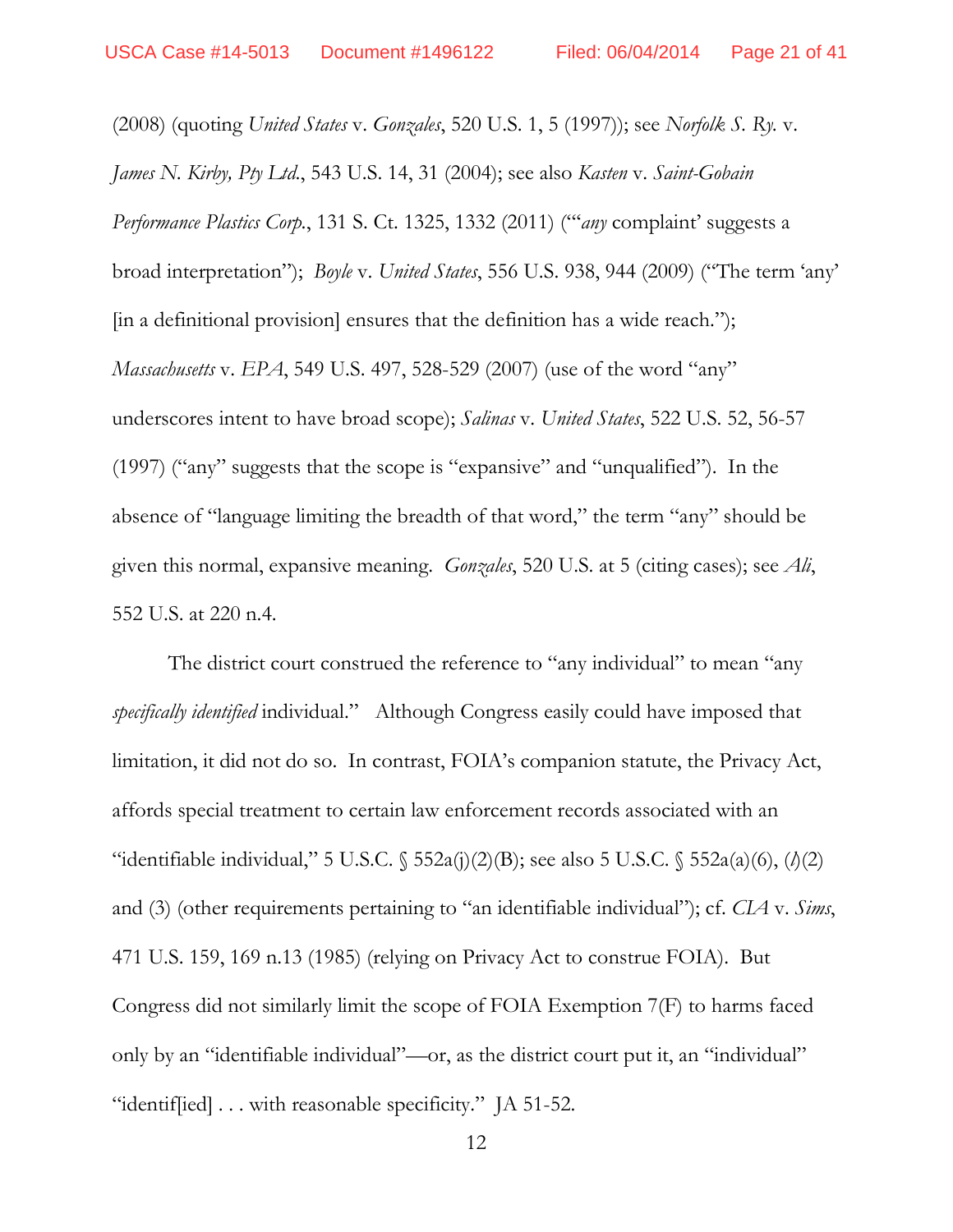Exemption 7(F) guards particularly weighty interests in "life or physical safety." The district court's interpretation would lead to the anomalous result that an agency could withhold a document if disclosure posed a danger to a small group of people but would be required to produce the document if disclosure posed a danger to many or most people. Given that other provisions in Exemption 7 permit the withholding of records to advance interests such as protecting personal privacy, noninterference with civil enforcement proceedings, ensuring impartial adjudications, and preventing circumvention of the law, see 5 U.S.C.  $\S$  552(b)(7)(A)-(C) and (E), it is difficult to believe that Congress did not intend to allow the withholding of information when disclosure could lead to such widespread deaths that the victims could not easily be identified in advance.

Indeed, when Congress amended Exemption 7(F) in 1986 to expand its coverage from danger to "law enforcement personnel" to danger to "any individual," Congress also changed the required degree of risk from "would endanger" to "could reasonably be expected to endanger." See S. Rep. No. 98-221, at 23-24 (1983) ("Senate Report") (noting the "lack of certainty in attempting to predict harm")<sup>[3](#page-21-0)</sup>; see

 $\overline{a}$ 

*Continued on next page.*

<span id="page-21-0"></span><sup>&</sup>lt;sup>3</sup> Although Senate Report No. 221 accompanied S. 774 in the 98th Congress, the legislative history from the 99th Congress shows that the 1986 amendments to Exemption 7 adopted text "identical" to that in S. 774 and that Senate Report No. 221 thus explains the "meaning and intended effect of the [1986] amendments." 132 Cong. Rec. 27,189 (1986) (Sen. Leahy); *id.* at 31,423-31,424 (Sen. Hatch) (revisions to Exemption 7 "derive precisely" from S. 774); *id.* at 29,619 (Rep. Kindness)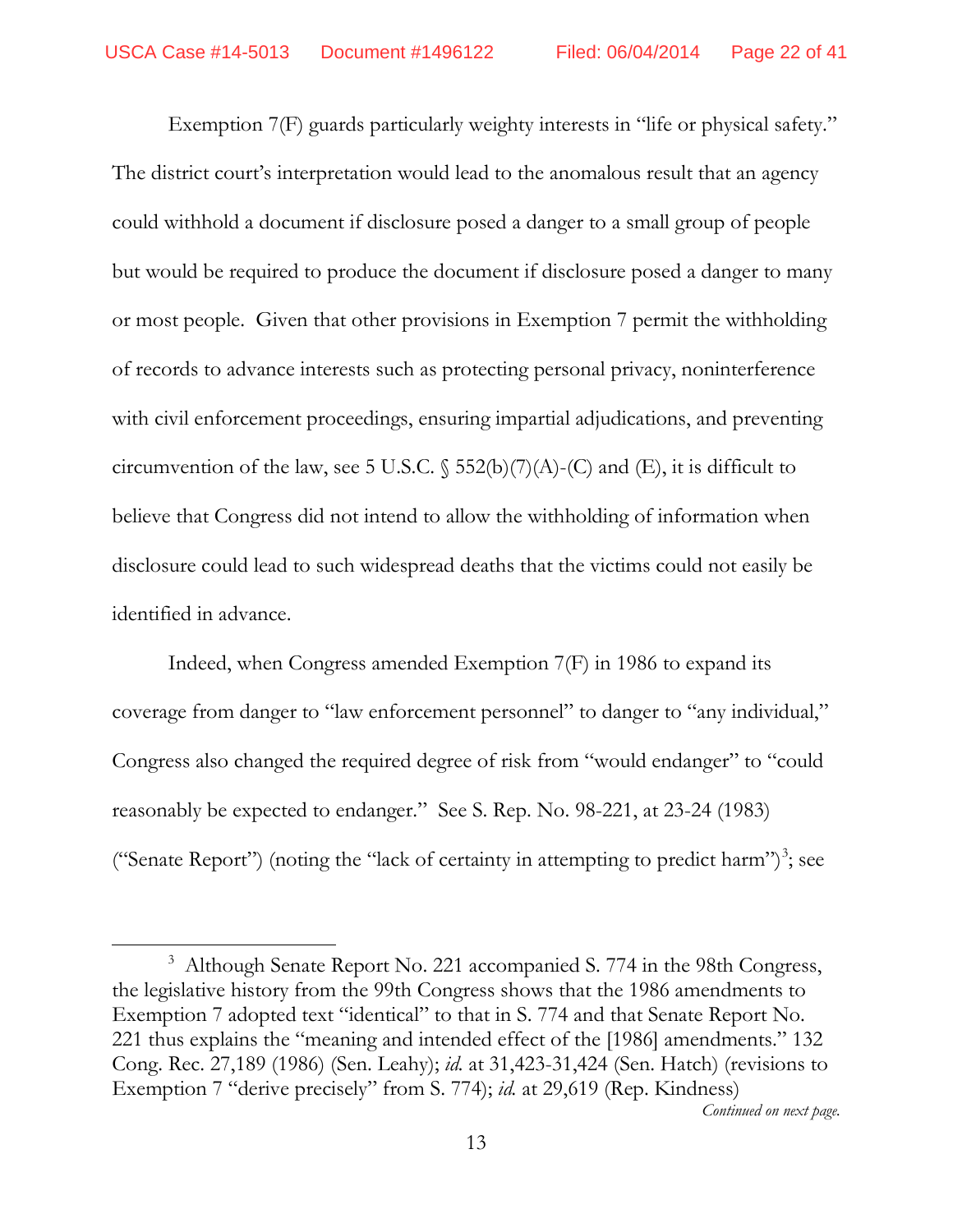also 132 Cong. Rec. 31,424 (1986) (statement of Sen. Hatch, principal sponsor of amendments, explaining that they were intended to "ease considerably" an "agency's burden in invoking" Exemption 7's protections). Given this history, it would make little sense to construe the change as heightening the necessary showing by the government.

The district court observed that, when Congress was considering amending Exemption 7(F), the Deputy Attorney General and one member of Congress expressed concern that the then-existing version of Exemption 7(F), which covered danger to "law enforcement personnel," did not address danger to other persons, such as victims, witnesses, informants, and families of law enforcement personnel. JA 52-53. And the court stated that the Deputy Attorney General and another member of Congress described the amendment as "modest" and a "slight expan[sion]." JA 53. The legislative history fails to support the district court's limiting construction. The 1986 amendment derives from an earlier proposal by the Department of Justice to replace the term "law enforcement personnel" with the term "any natural person." 1 *Freedom of Information Act: Hearings Before the Subcomm. on the Constitution of the Senate Comm. on the Judiciary*, 97th Cong., 1st Sess. 178, 182 (1981) ("*1981 Hearings*"). The Department of Justice explained that there was "no reason" for protecting "law enforcement personnel to the exclusion of all others," and that

 $\overline{a}$ 

<sup>(</sup>reproducing S. Rep. No. 211 in pertinent part and explaining that the Senate Report on S. 774 reflects the "meaning and intended effect of the [House] amendments").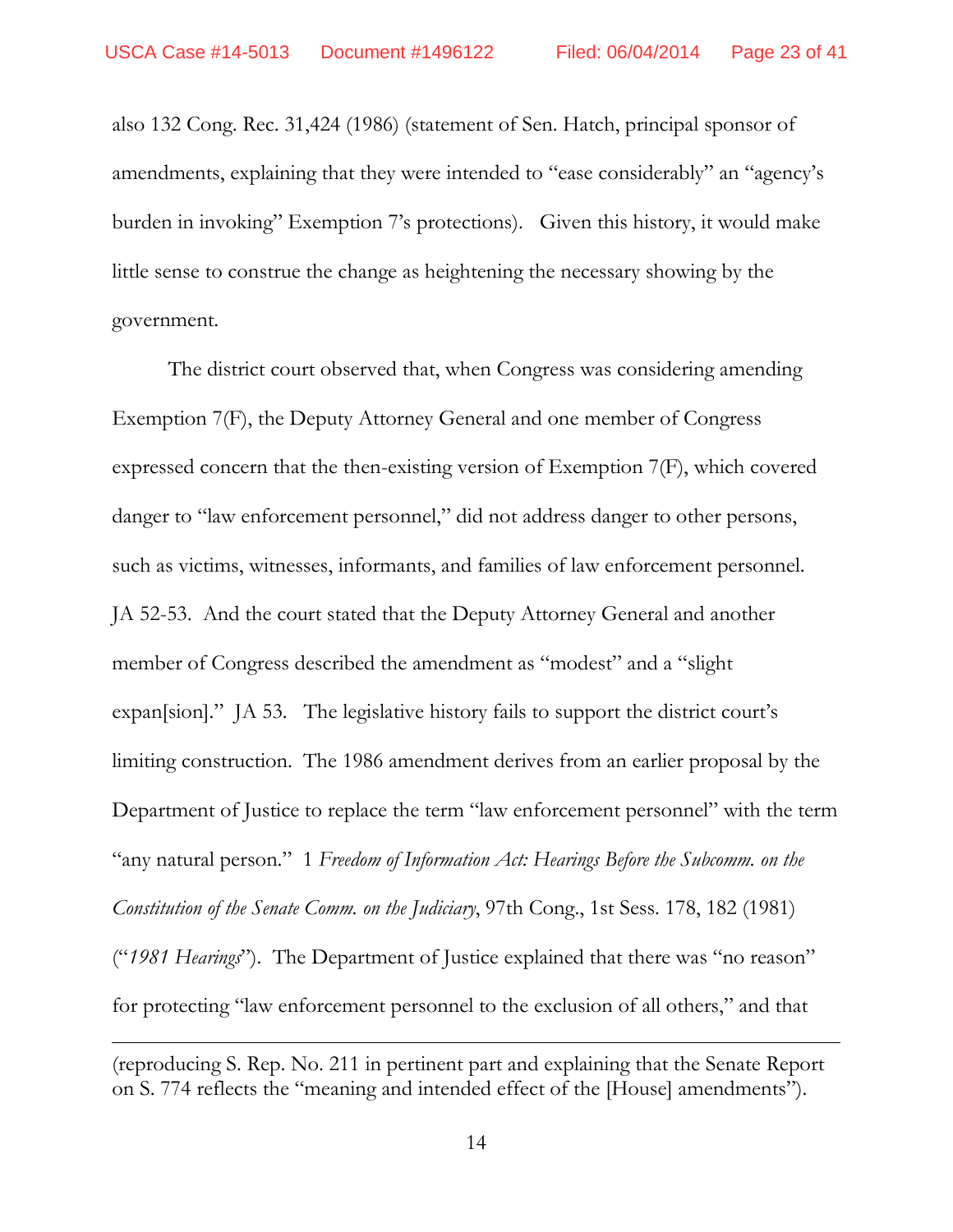records should be exempt whenever "the life or personal safety of any person would be endangered by their release." *Id.* at 189, 200. As then-Professor Scalia testified, Exemption 7(F)'s coverage only of danger to law enforcement personnel was "inadequa[te]" and "almost irrational[]" and did not adequately protect the serious interests at stake. *Id.* at 959-960; see also *id.* at 870, 917 (testimony of others that Exemption 7(F) was "too narrow and should be expanded to protect the life and physical safety o[f] 'any natural person'"); *id.* at 518 (testimony of others observing that, if people's "privacy is worthy of protection, so are their lives").

Several bills incorporating the suggested revision were introduced in the 97th Congress, but none was enacted. Similar bills were then introduced in the 98th and 99th Congress, one of which was subsequently enacted into law. See Freedom of Information Reform Act of 1986, Pub. L. No. 99-570, Tit. I, Subtit. N, § 1802(a), 100 Stat. 3207-48. The legislative history shows that the enacted bill was understood to be identical in effect to the earlier bills. See Senate Report 3-6, 23; 130 Cong. Rec. 3502 (1984); 132 Cong. Rec. 26,111, 26,770, 27,189, 29,619, 31,423-31,424 (1986). [4](#page-23-0)

 $\overline{a}$ 

<span id="page-23-0"></span><sup>&</sup>lt;sup>4</sup> Several bills in the 97th Congress, including one introduced by Senator Hatch (S. 1730), incorporated the Justice Department's recommendation to extend Exemption 7(F)'s protections to "any natural person." *1981 Hearings* 8, 30, 50, 67. In the 98th Congress, Senator Hatch introduced S. 774 based on his bill in the previous Congress, proposing again to extend Exemption 7(F)'s protections to "any natural person." Senate Report 3-6 (emphasis omitted) (explaining that S. 774 "is virtually identical to S. 1730" and recounting S. 1730's history in the 97th Congress). Senator Hatch invoked "the [testimony] of Professor Scalia." 130 Cong. Rec. 3502 (1984). S. 774 passed the Senate, 130 Cong. Rec. 3521 (1984), but it did not pass the House of *Continued on next page.*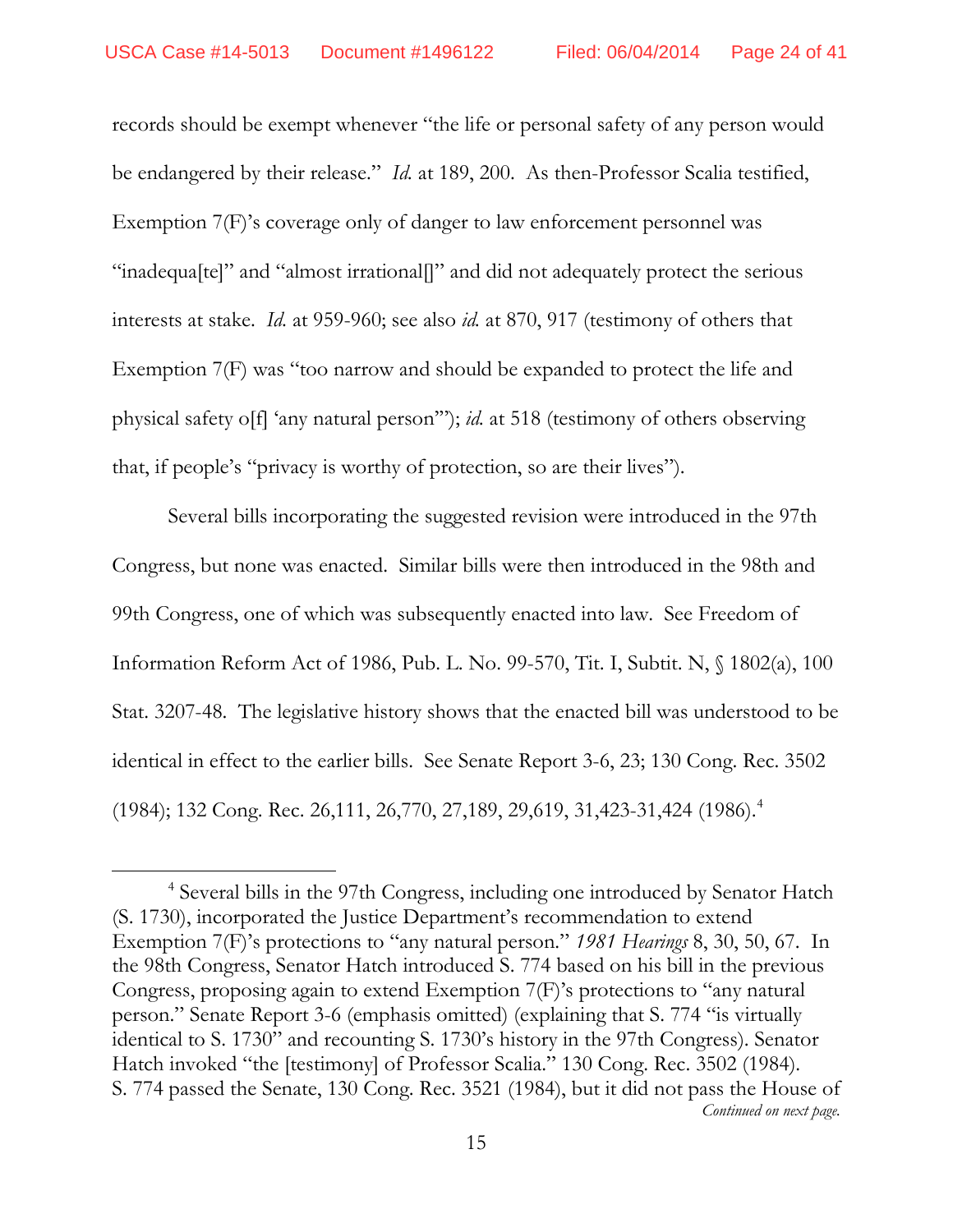Shortly after the 1986 amendments, the Attorney General issued guidance to

federal agencies explaining the amendments' scope. See U.S. Dep't of Justice, *Attorney* 

*General's Memorandum on the 1986 Amendments to the Freedom of Information Act* (1987)

("*Attorney General's Memorandum*"). The Attorney General explained that Congress's

expansion of Exemption 7(F) to "encompass 'any individual' is obviously designed to

ensure that no law enforcement information that could endanger *anyone* if disclosed

. . . should ever be required to be released" under FOIA. *Id.* at 18 (emphasis added).

In light of that "clear authority" to withhold documents "endangering any person,"

the Attorney General instructed that "agencies should take pains to ensure that they

withhold any information that, if disclosed under the FOIA, could reasonably be

Representatives before the end of the 98th Congress. The portion of S. 774 amending FOIA Exemption 7 was then reintroduced in the 99th Congress as part of a Senate bill (S. 2878), which the Senate adopted and passed as an amendment to the Anti-Drug Abuse Act of 1986 (H.R. 5484). See 132 Cong. Rec. 26,111 (1986) (S. 2878, § 1801(a)); *id*. at 26,473, 27,208, 27,251-27,252 (H.R. 5484, § 1801); *id.* at 27,189 (Sen. Leahy) (explaining that the FOIA amendments' text was "identical" to that in S. 774 and that the Senate Report on S. 774 explained the "meaning and intended effect of the amendments"). Senator Hatch reiterated that the amendment to Exemption 7(F) would correct "an obvious and absurd limitation" in the existing law which does not extend "protection to the life of any natural person." *Id.* at 26,770. After a House amendment to the Senate's Exemption 7(F) proposal employed the phrase "any individual" rather than "any natural person," *id.* at 29,652, Senator Hatch clarified that the change in terminology did not effect any substantive change. See *id.* at 31,423-31,424 (revisions to Exemption 7 "derive precisely" from S. 774); see also *id.* at 29,619 (Rep. Kindness) (explaining that the Senate Report on S. 774 reflects the "meaning and intended effect of the [House] amendments"). Congress enacted H.R. 5484 into law. See Freedom of Information Reform Act of 1986, Pub. L. No. 99-570, Tit. I, Subtit. N, § 1802(a), 100 Stat. 3207-48 (amending Exemption 7(F)).  $\overline{a}$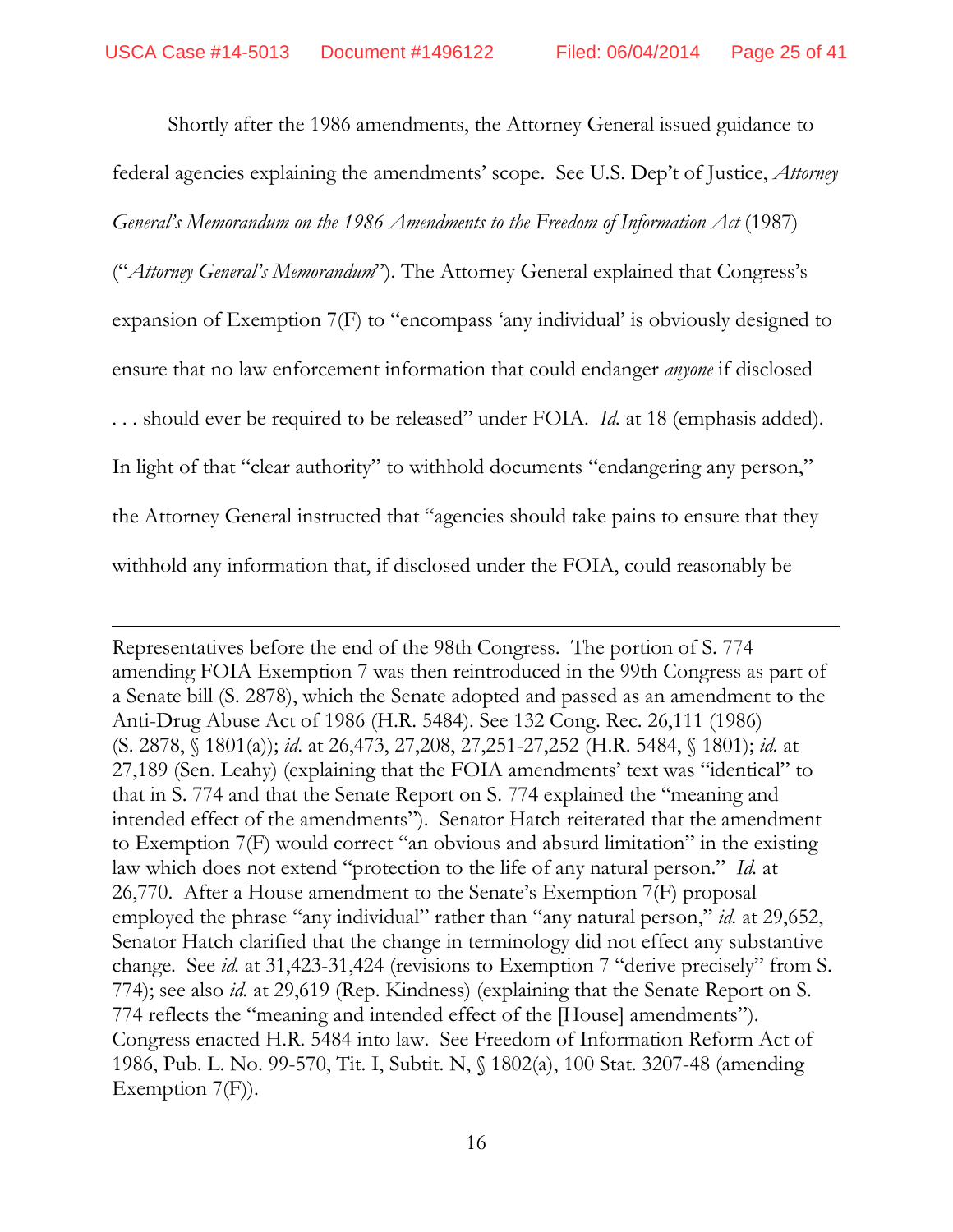expected to endanger someone's life or physical safety." *Id.* at 12 n.20, 18. That memoranda provides additional weight in favor of the government's construction of Exemption 7(F). See, *e.g., Abramson*, 456 U.S. at 622 n.5; *U.S. Dep't of State* v. *Washington Post Co.*, 456 U.S. 595, 602 n.3 (1982); *Kissinger* v. *Reporters Comm. for Freedom of the Press*, 445 U.S. 136, 151 (1980).

The district court's atextual limitation on Exemption 7(F) does not follow from the legislative history cited by the court. The limitation does not relate to the motive of protecting people in the law enforcement sphere, such as victims, witnesses, informants, and families. See JA 52-53. And, although any additional limit on Exemption 7(F) could be viewed as limiting the 1986 amendment (see JA 53), nothing in the cited legislative history calls for the district court's particular limit. Indeed, under the district court's construction of Exemption 7(F), the 1986 amendment would have narrowed (not expanded) Exemption 7(F)'s protection in a critical respect. Before 1986, the requirement that disclosure would endanger "law enforcement personnel" did not require the government to identify particular at-risk officials. See, *e.g., LaRouche* v. *Webster*, No. 75-cv-6010, 1984 WL 1061, at \*8 (S.D.N.Y. Oct. 23, 1984) (applying Exemption 7(F) to block public disclosure of an FBI report describing a home-made machine gun, in order to protect "law enforcement personnel" generally).

The district court also appears to have misunderstood the significance of the legislative history on which it relied. For example, the statement of the Deputy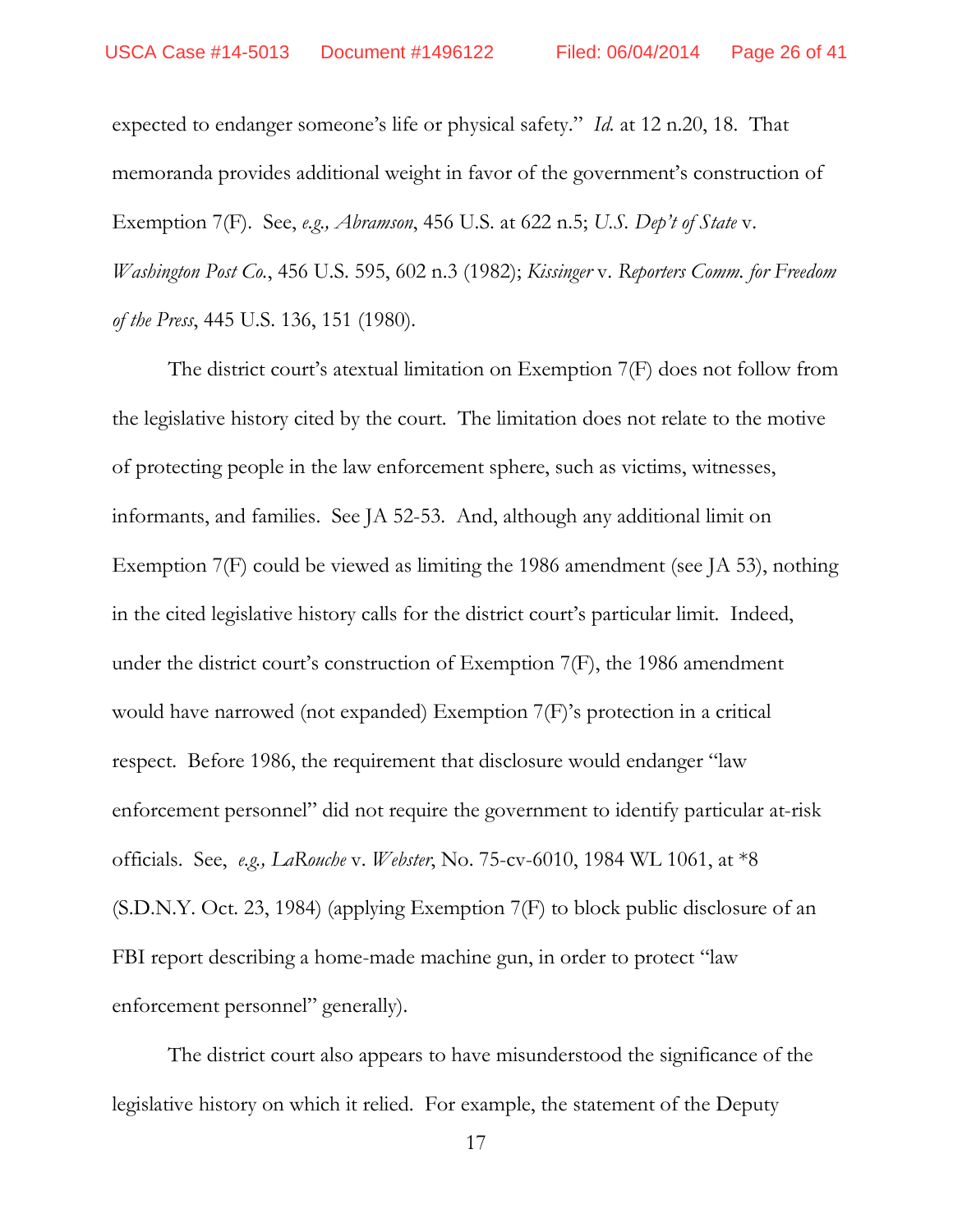Attorney General cited by the court explained that the language of Exemption 7 would be "modified slightly—not revised wholesale" and referred to two amendments unrelated to the language in dispute between the parties here. 131 Cong. Rec. 248 (1985) (discussing S. 774, 98th Cong., 1st Sess. (1983)). The Deputy Attorney General explained that amendments to FOIA should not "be evaluated by the simplistic measure of whether they provide for more or less disclosure," but instead by whether they "bring about a better balance" between the competing values at stake. *Ibid.* She went on to express support for amending Exemption 7(F) to expand its protection from "law enforcement" to "the life of *any other person.*" *Id.* at 253. (emphasis added). The district court also relied on a floor statement by Representative English, but Representative English characterized the proposed amendments to Exemption 7(F) as "modest" and "slight" in the course of explaining that he "would not have chosen this time or this bill" to amend FOIA but that the changes "confirm[ed] [his] previously stated views" that the Department of Justice's concerns "about the negative effects of the FOIA were greatly exaggerated." 132 Cong. Rec. 29,616 (1986). After those remarks, Senator Hatch—the "principal author" and sponsor of the Exemption 7 amendments—emphasized that "[t]here should be no misunderstanding" that the relevant amendments "are intended to broaden the reach of this exemption" and "ease considerably [the government's] burden in invoking it." 132 Cong. Rec. 31,423- 31,424 (1986).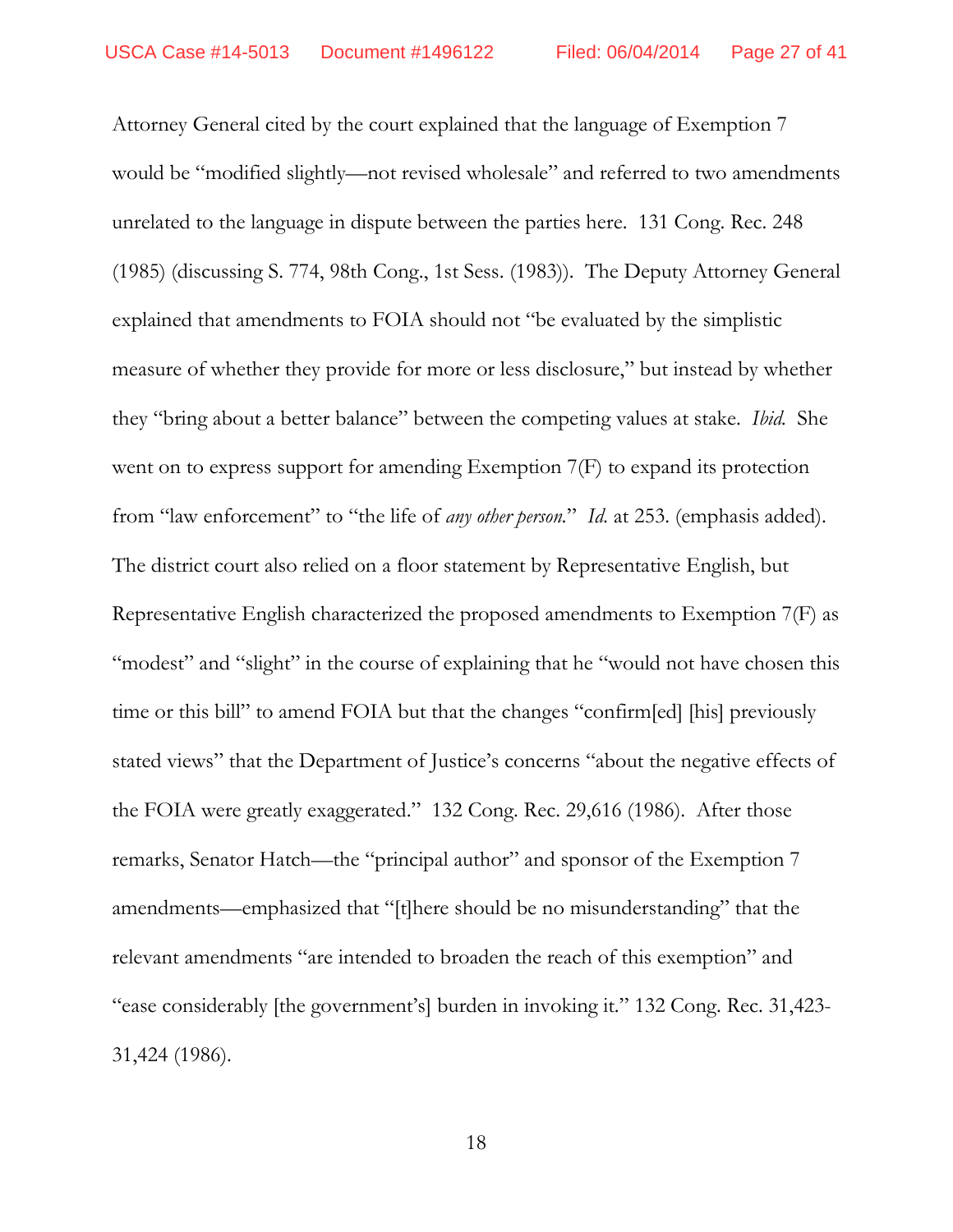**3.** In any event, even if the government were required to show a particularized threat to a discrete population to satisfy Exemption 7(F), the government made the requisite showing. In *PEER,* this Court declined to decide whether the Second Circuit had correctly interpreted "any individual" as used in Exemption 7(F) in its now-vacated decision in *ACLU* v. *Department of Defense*, which was the principal support relied on by the district court here. *PEER*, 740 F.3d at 206. This Court reasoned that, even under the standard articulated by the Second Circuit, the government would establish that Exemption 7(F) applied by showing that release of information could reasonably be expected to pose "a threat to the population living downstream of a dam." *Ibid*. As this Court elaborated, "[t]errorists or criminals could use [the information in an inundation map for a dam] to determine whether attacking a dam would be worthwhile, which dam would provide the most attractive target, and what the likely effect of a dam break would be." *Ibid.*

Similar analysis applies to SOP 303's procedures for responding to crises such as terrorist attacks. Although the set of people who could be harmed as a result of disclosure of SOP 303 is large, there are identifiable groups who are more likely to be harmed. These include people near unexploded bombs, people who frequent highvalue targets, and bomb squads and other first responders. Cf., *e.g., LaRouche*, 1984 WL 1061, at \*8 (withholding FBI report describing a home-made machine gun, in order to protect "law enforcement personnel" generally); *Peter S. Herrick's Customs & Int'l Trade Newsletter* v. U.S. *Customs & Border Prot.*, No. 04-377, 2006 WL 1826185, at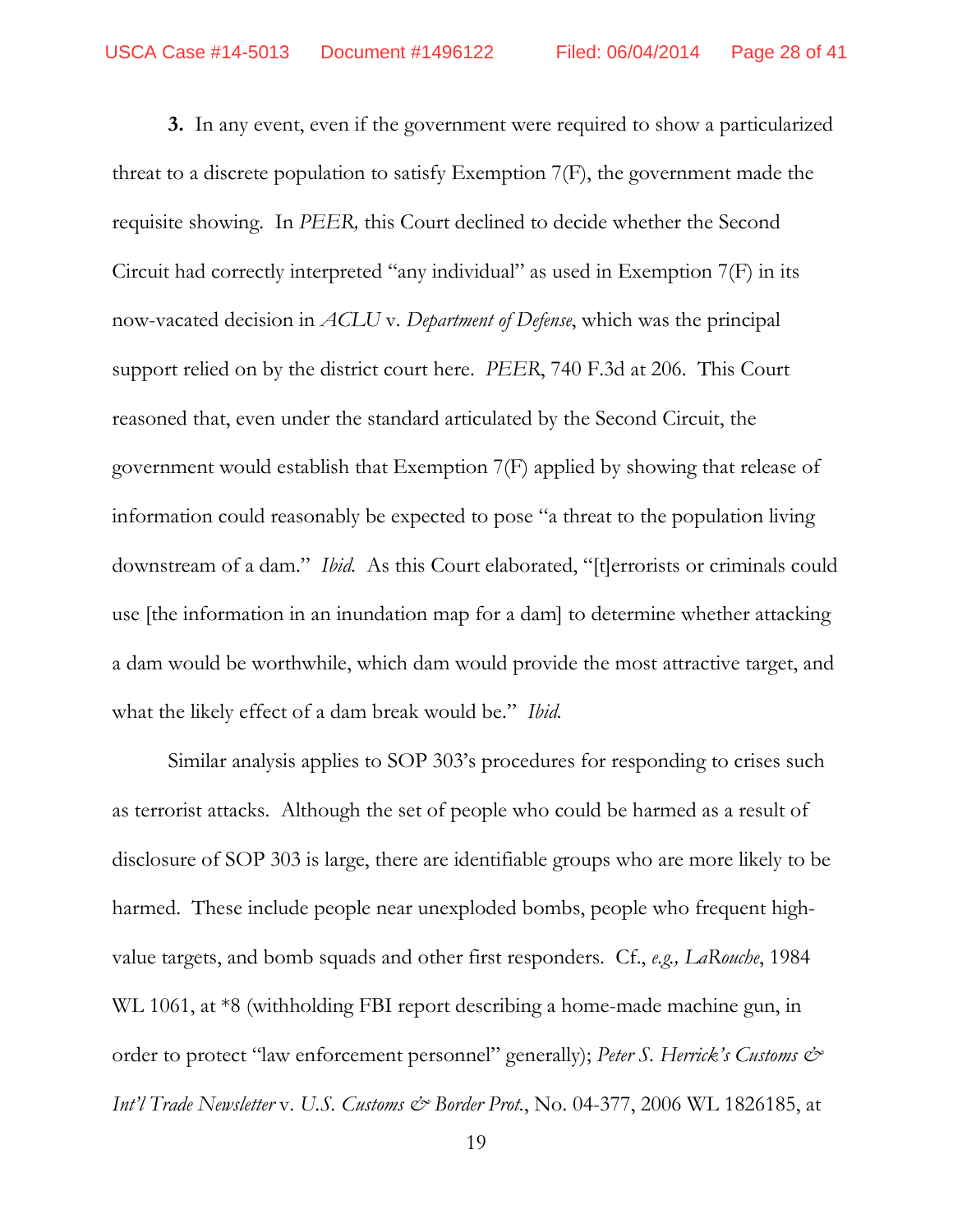\*8-\*9 (D.D.C. June 30, 2006) (withholding portions of asset-seizure handbook because disclosure would risk danger to customs officials and "innocent third parties located in the vicinity of Customs' officials, activities, or seized contraband"); *Los Angeles Times Commc'ns, LLC* v. *Dep't of the Army*, 442 F. Supp. 2d 880, 898-900 (C.D. Cal. 2006) (withholding names of private security companies working in Iraq because of risk to unspecified "military personnel, [company] employees, and civilians"); *Living Rivers, Inc.* v. *U.S. Bureau of Reclamation*, 272 F. Supp. 2d 1313, 1321-1322 (D. Utah 2003) (withholding agency maps showing areas subject to inundation from dam failures to protect individuals who could be at risk from terrorist-induced dam failures).

The fact that those procedures apply to all crises nationwide, and not simply to a single geographic region, should not alter that conclusion—just as Exemption 7(F) should apply not simply to an inundation map for a single dam but also to a map showing all inundation areas nationwide. Releasing procedures that apply to wireless networks nationwide runs a greater risk to a larger population of individuals. Congress could not have intended that only site-specific instructions could be withheld and that nationwide instructions must be released.

Accordingly, even under the rule applied by the district court, the judgment below should be reversed, and the Court should direct the entry of summary judgment in favor of the government. At a minimum, however, the agency should be permitted to elaborate on the factual points in its declaration in light of the district

20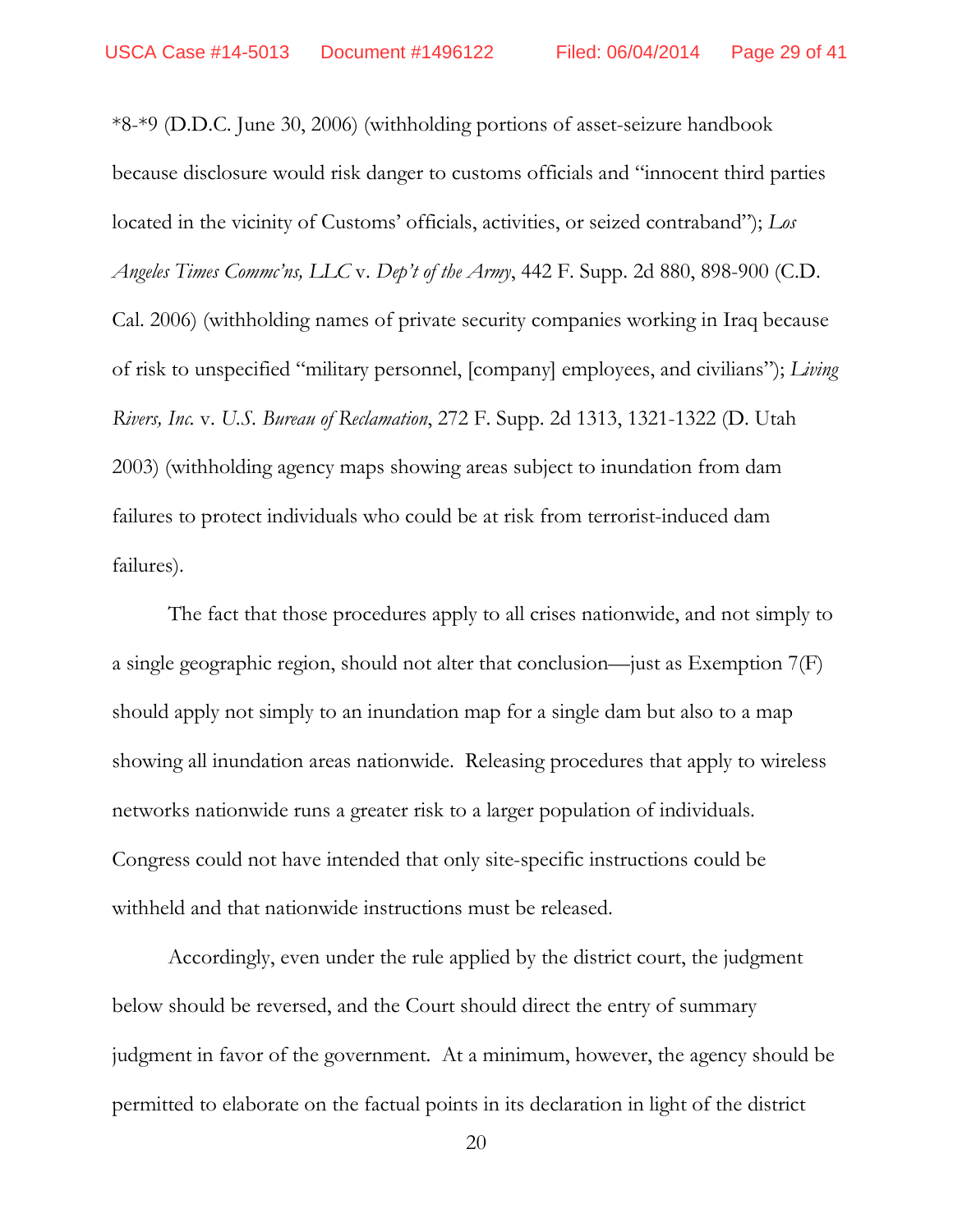court's adoption of a heightened standard for showing harm to a specifically identified individual or group of individuals.

## **B. The Department of Homeland Security Properly Withheld SOP 303 Under FOIA Exemption 7(E).**

Because release of SOP 303 "could reasonably be expected to endanger the life or physical safety of any individual," 5 U.S.C. § 552(b)(7)(F), it is not necessary for the Court to address whether it is also exempt under FOIA Exemption 7(E). Were the Court to reach that issue, however, DHS also properly withheld SOP 303 pursuant to Exemption 7(E).

**1.** Exemption 7(E) protects "records or information compiled for law enforcement purposes" that "would disclose techniques and procedures for law enforcement investigations or prosecutions, or would disclose guidelines for law enforcement investigations or prosecutions if such disclosure could reasonably be expected to risk circumvention of the law," 5 U.S.C.  $\$$  552(b)(7)(E).

a. Before 1986, Exemption 7 applied to "*investigatory* records compiled for law enforcement purposes," and Exemption 7(E) added a further requirement that production would also "disclose *investigative* techniques and procedures." 5 U.S.C. § 552(b)(7)(E) (1982) (emphases added). This text gave rise to two distinct requirements: (1) the threshold Exemption 7 requirement for "investigatory" records being compiled for law enforcement purposes and (2) the Exemption 7(E) requirement that production would disclose "investigative" procedures or techniques.

21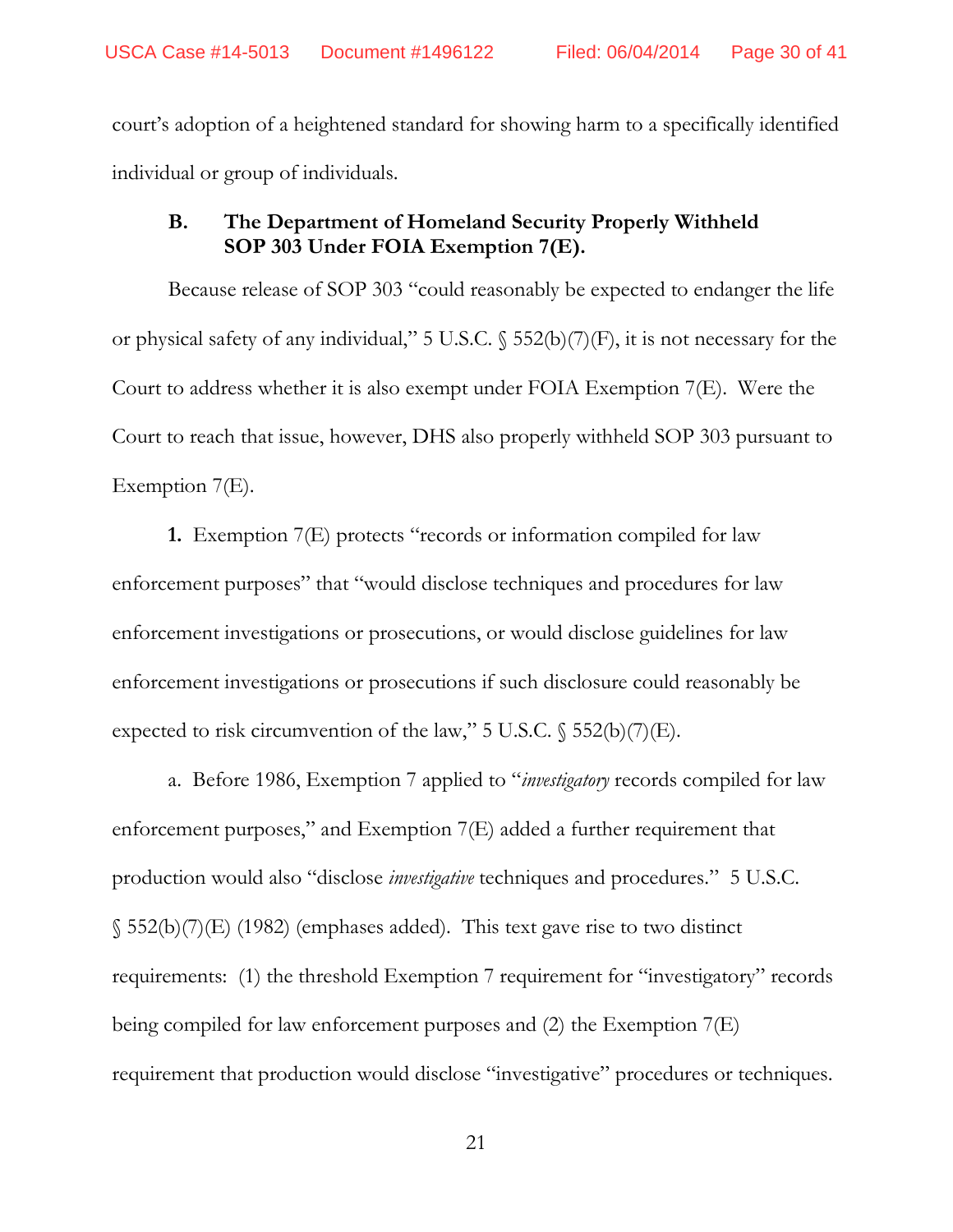The first requirement (Exemption 7's threshold requirement) concerned compilation of the agency "records" themselves, and confined the scope of Exemption 7 to only "investigatory records" compiled for certain purposes. The second requirement (Exemption 7(E)'s additional requirement) focused on a specific type of "techniques and procedures"— "*investigative* techniques and procedures" — identified within such records, and limited Exemption 7(E) only to contexts where production of the records would disclose such "investigative techniques and procedures." The use of the word "investigative" in Exemption 7(E) as an adjective that modified the term "techniques and procedures" made clear that the specific "techniques and procedures" must themselves have been "investigative" in nature.

Courts concluded that this text imposed two distinct requirements. First, as a threshold matter, Exemption 7 applied only to records "compiled in the course of a *specific* investigation," *i.e.*, "an investigation directed at specific persons." *E.g.*, *Sladek* v. *Bensinger*, 605 F.2d 899, 903 (5th Cir. 1979) (emphasis added). Second, Exemption 7(E) applied only if, in addition, disclosure would reveal particular type of techniques and procedures: "*investigative* techniques and procedures." *E.g.*, *ibid.* (emphasis added); see, *e.g.*, *Shaver* v. *Bell*, 433 F. Supp. 438, 441 (N.D. Ga. 1977) (giving as an example of an "investigative technique" the "the use of bait money as a means of effecting a successful investigation of criminal offenses"). Thus, Exemption 7(E)'s pre-1986 text was understood to apply to "only [1] records compiled in the course of an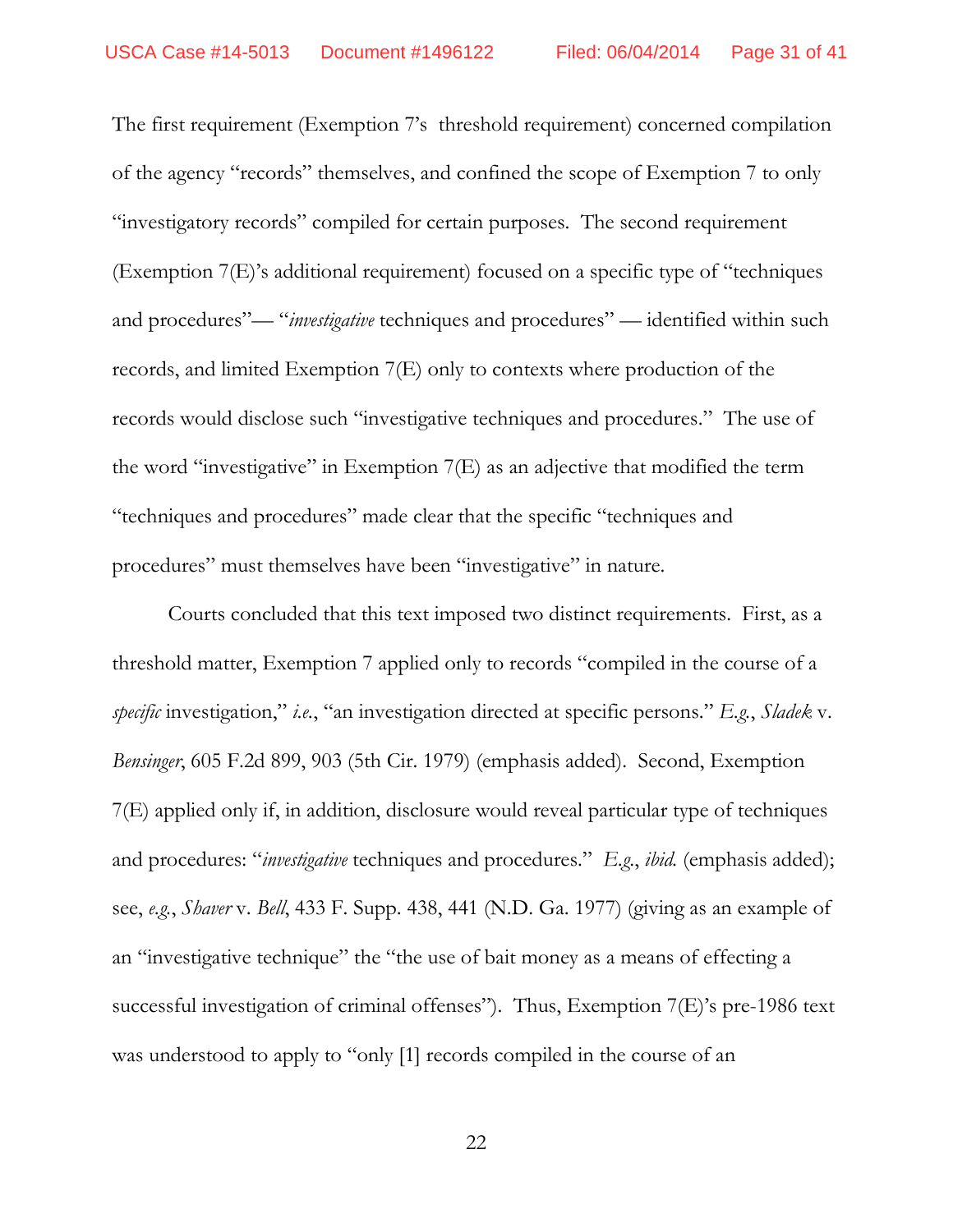investigation directed at specific persons are exempt and then only if [2] disclosure would reveal investigative techniques and procedures." *Sladek*, 605 F.2d at 903.

b. In 1986, Congress amended Exemption 7's threshold requirement and Exemption 7(E)'s additional investigative requirement. First, Congress deleted the word "investigatory" from Exemption 7's prefatory text and broadened the exemption to apply to "records and information" compiled for law enforcement purposes. This change was "intended to ensure that sensitive law enforcement information is protected under Exemption 7 regardless of the particular format or record in which the record is maintained." Senate Report 23. Senate Report No. 98- 221 illustrated the problem that the amendment was designed to address by citing *Sladek* with a parenthetical showing that *Sladek* had denied Exemption 7 protection to a DEA agents manual because the manual "was not compiled in the course of a specific investigation." *Ibid.* [5](#page-31-0)

Second, Congress deleted the word "investigative" from Exemption 7(E) and, at the same time, modified the remaining text ("techniques and procedures") by adding the phrase "*for* law enforcement investigations or prosecutions." This change eliminated the requirement that covered techniques and procedures must themselves be "investigative" in nature. In other words, Exemption 7(E) now covers *non-*

 $\overline{a}$ 

<span id="page-31-0"></span><sup>&</sup>lt;sup>5</sup> This Court has found it "clear" that Exemption 7's "amended threshold" text now allows withholding "even when the materials have not been compiled in the course of a specific investigation." *Tax Analysts* v. *IRS*, 294 F.3d 71, 79 (D.C. Cir. 2002).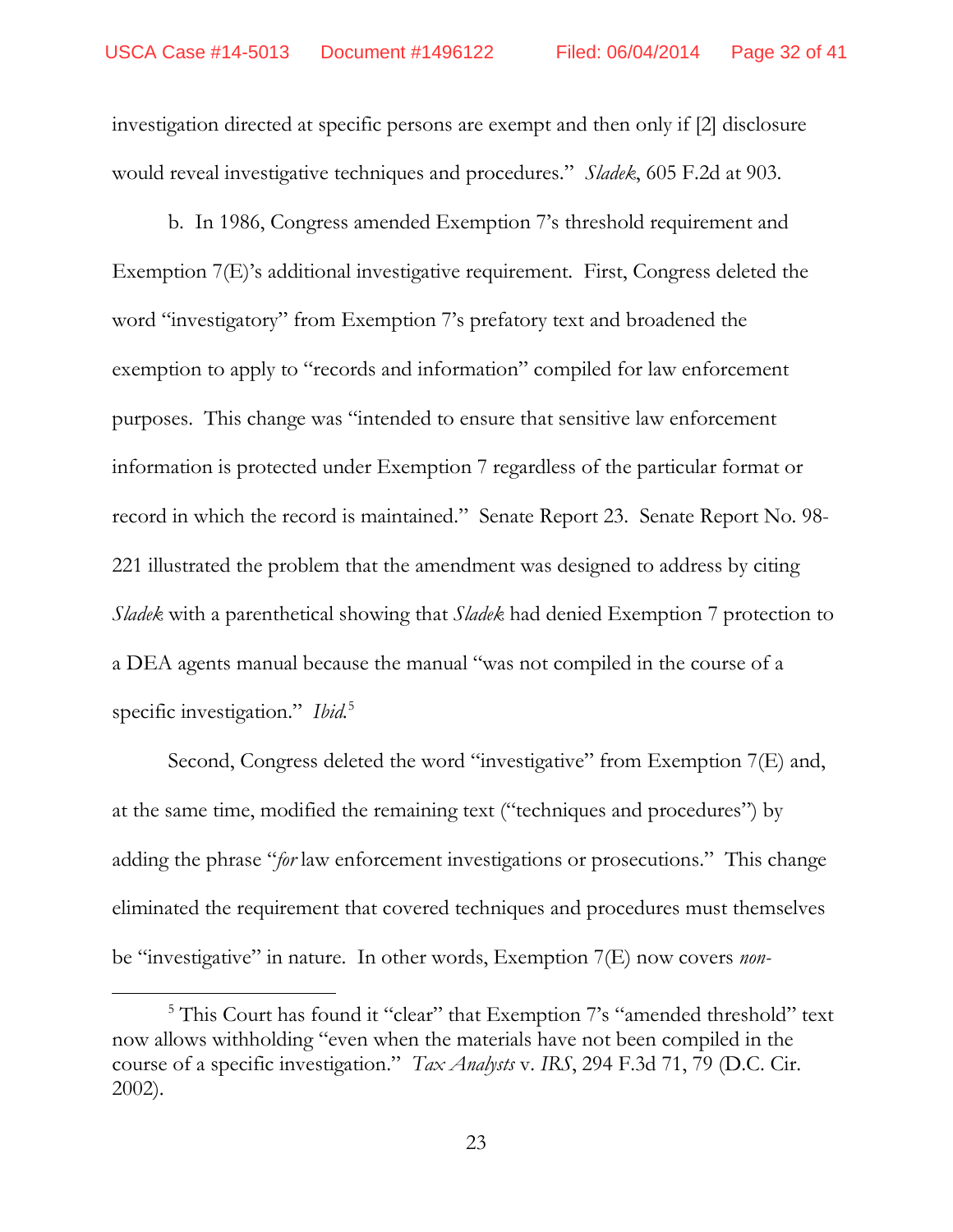investigative techniques or procedures, so long as they are "for law enforcement investigations or prosecutions." 5 U.S.C. § 552(b)(7)(E). That statutory text indicates that Congress understood that law enforcement investigations can involve both investigatory and non-investigatory elements and that Congress intended to protect all such "procedures," even if they are for the non-investigatory parts of law enforcement investigations, so long as the procedures are for use in such investigations. The legislative history thus confirms that the textual change was "intended to make clear that 'techniques and procedures for law enforcement investigations and prosecutions' can be protected, regardless of whether they are 'investigative' or non-investigative." Senate Report 24.

The Attorney General's Memorandum on the 1986 FOIA Amendments likewise concluded that the amendment to Exemption 7(E) "should considerably expand the breadth of Exemption 7(E) protection" to "encompass[] *all* 'techniques and procedures for law enforcement investigations or prosecutions.'" *Attorney General's Memorandum* 15 (emphasis added). The Attorney General explained that the revised Exemption 7(E) "authorizes the withholding of information consisting of, or reflecting, a law enforcement 'technique' or a law enforcement 'procedure,' . . . [b]ut such items no longer are required to be 'investigatory' or 'investigative' in character in order to be withheld." *Ibid.* "Rather, a technique or procedure now can properly be protected under Exemption 7(E) wherever it is '*for* law enforcement investigations or prosecutions' *generally*." *Ibid.* (emphases added).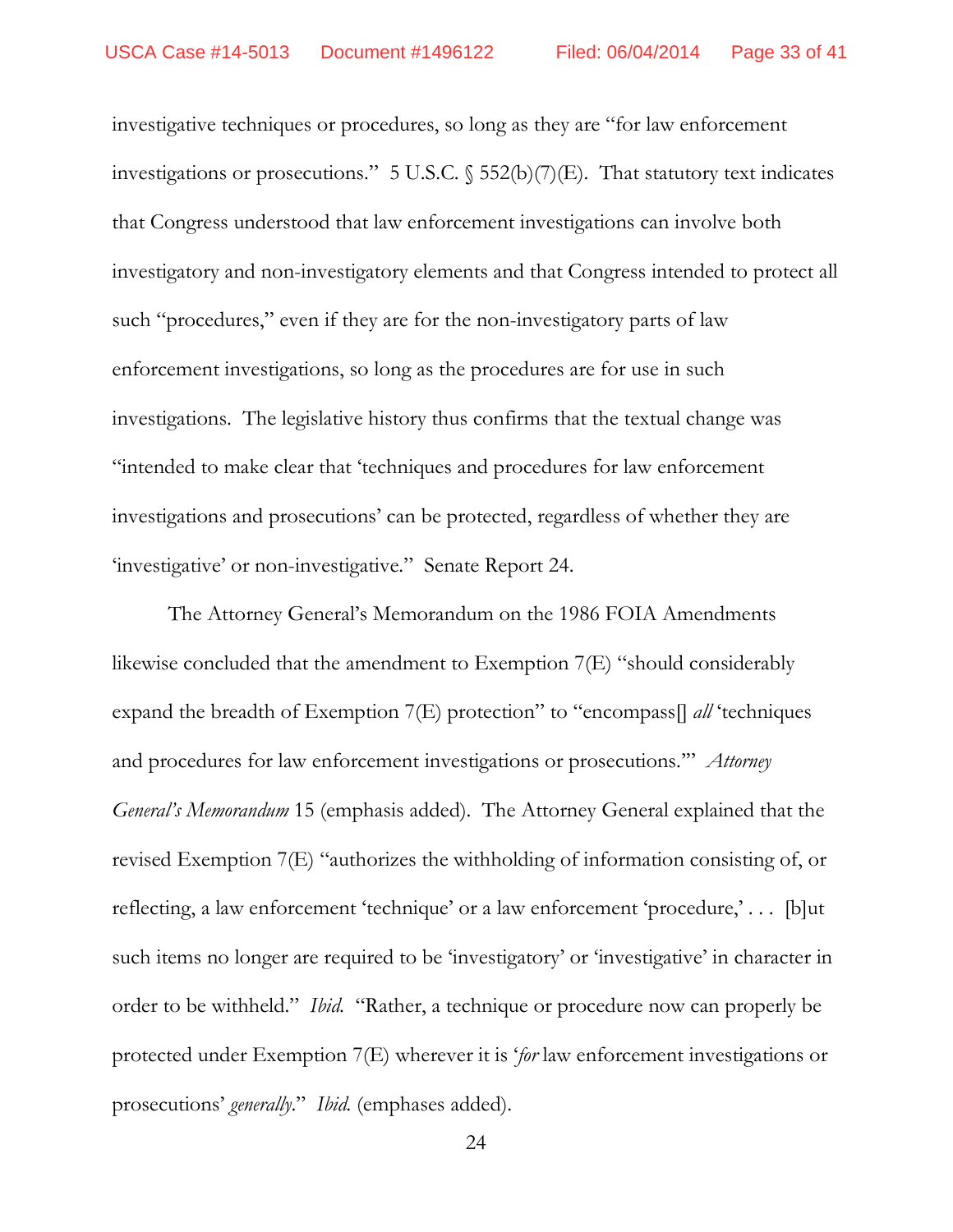c. SOP 303 easily meets this requirement. SOP 303 contains procedures that apply only when there is a serious threat, which undoubtedly will trigger a law enforcement investigation. Choosing whether, when, and where to shut down a cellular network is a logical component of an ongoing investigation triggered by the threat. As such, the procedures in SOP 303 are procedures "*for* law enforcement investigations," 5 U.S.C. § 552(b)(7)(E) (emphasis added), even if the procedures may not themselves be deemed "investigative" in nature. See Senate Report 24 (procedures themselves need not be "investigative" to be covered by Exemption  $7(E)$ ).

Moreover, the procedures in SOP 303 themselves serve an investigative function because of their role in the accompanying investigations into where unexploded bombs are located, who is responsible, and where the suspects can be found. SOP 303 includes techniques and procedures for "preventing and/or mitigating explosions" and for minimizing interference with "first-responders" and "the public['s] use [of] wireless phones for calls, including 911 calls." JA 18. Procedures for stopping detonation of bombs, in addition to saving the lives of bystanders, also protect first responders investigating the events, witnesses who can offer helpful clues, and valuable physical evidence such as undetonated bombs. Procedures for ensuring that first responders such as police bomb squads and arson units can quickly and effectively deploy, and that the public can make calls, including 911 calls, are tied directly to law enforcement investigations. As such, the procedures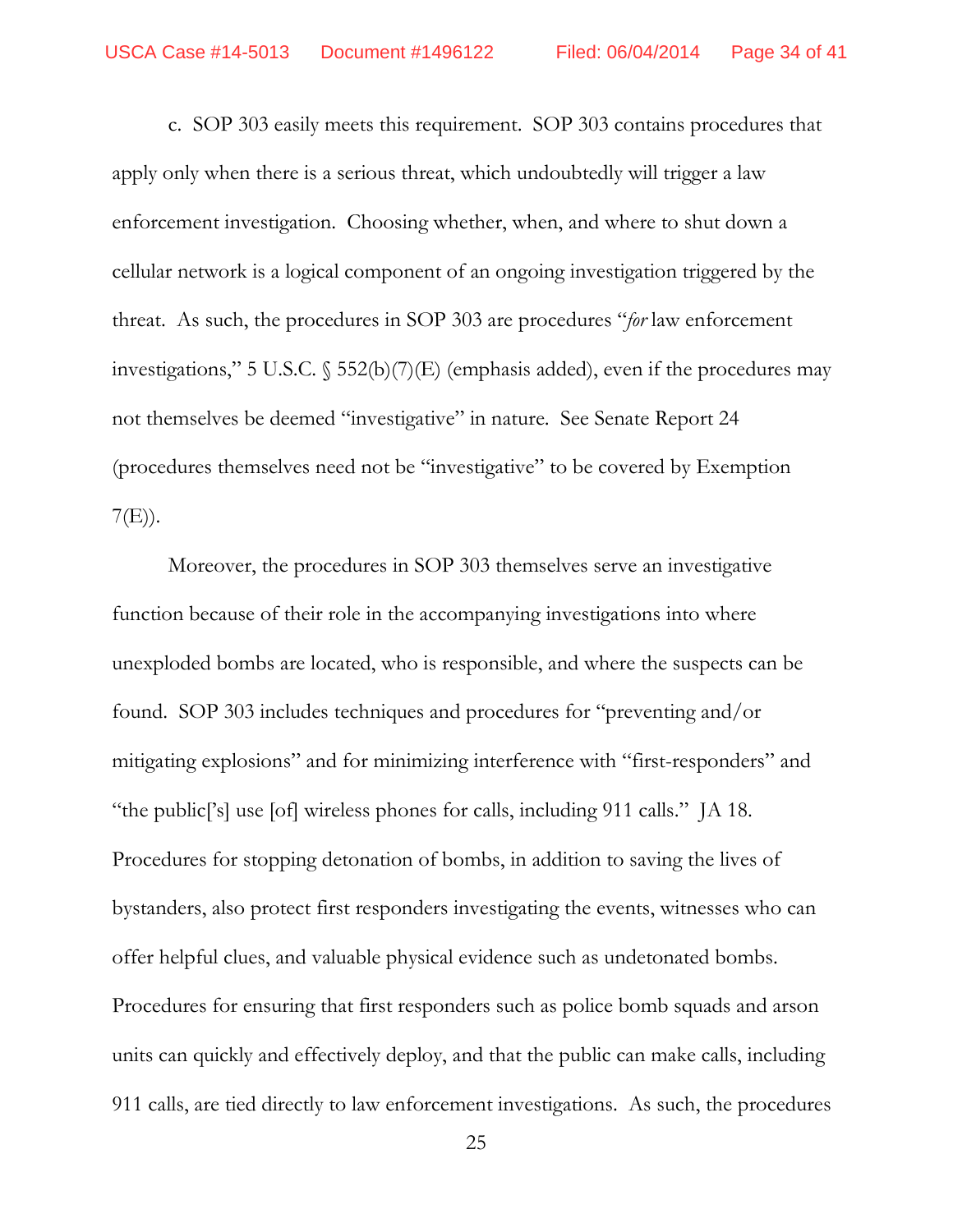in SOP 303 are procedures "*for* law enforcement investigations," 5 U.S.C.  $\S$  552(b)(7)(E) (emphasis added).

**2.** The district court erred in reasoning that because an "ordinary speaker" would not "describe SOP 303 . . . as an evidence-gathering technique," Exemption 7(E) is therefore inapplicable. JA 50.

The court erred by requiring that disclosure would reveal an "evidencegathering technique," *i.e.,* an investigative procedure or technique, rather than a procedure or technique "*for* law enforcement investigations," 5 U.S.C. § 552(b)(7)(E) (emphasis added). In other words, the court mistakenly applied the pre-1986 requirement that production would disclose "disclose *investigative* techniques and procedures," 5 U.S.C. § 552(b)(7)(E) (1982) (emphasis added), rather than the present requirement that production would disclose "techniques and procedures *for* law enforcement investigations," 5 U.S.C.  $\S$  552(b)(7)(E) (emphasis added). As we have discussed, the 1986 textual changes made clear that the "techniques and procedures" referred to in Exemption 7(E) no longer need to be investigative in nature. The deletion of the word "investigative" and the new textual requirement that the "techniques and procedures" must be "*for* law enforcement investigations" demonstrates that Congress understood that such "investigations" have both investigative and non-investigative elements and that Exemption 7(E) was designed to protect the "techniques and procedures" for both elements of investigations. See Senate Report 24 (Exemption 7(E) "make[s] clear that 'techniques and procedures for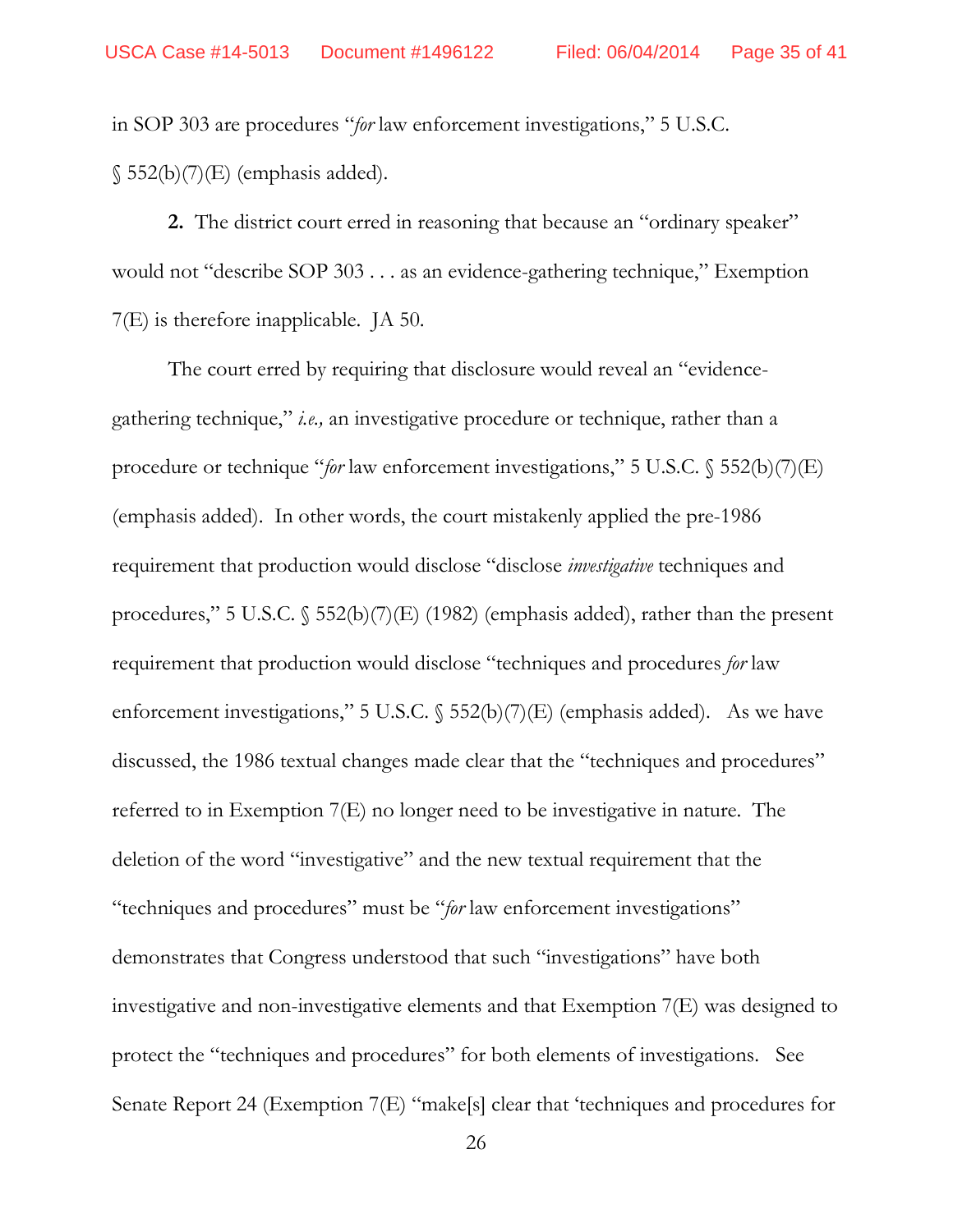law enforcement investigations and prosecutions' can be protected, regardless of whether they are 'investigative' or non-investigative'').

Moreover, even if the procedures must themselves be investigative (which they do not), the court erred by asking only how an "ordinary speaker" would "describe SOP 303" and by assuming that a technique or procedure may serve only one function. Producing SOP 303 would not just disclose a procedure for saving lives; it would also disclose a procedure for safely deploying first responders, for preserving evidence, and for minimizing disruption to 911 calls. Cf. *PEER,* 740 F.3d at 204-205 (Exemption 7(E) covers "emergency action plans [that] contain guidelines that inform emergency personnel how to manage a dam failure," including "security precautions . . . during emergency conditions," and "surveillance and detection of the cause of an emergency dam failure"). The district court's contrary conclusion was in error.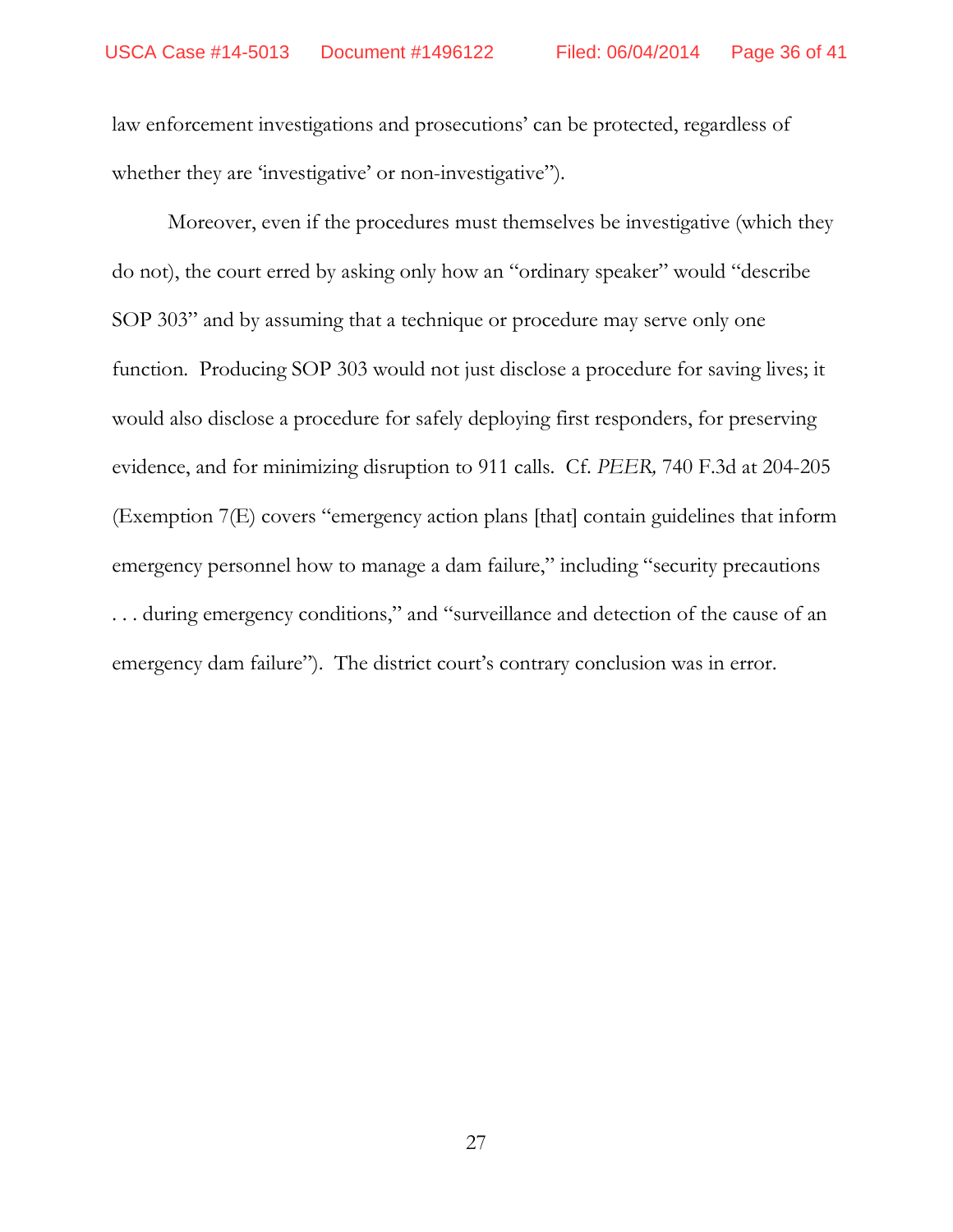## **CONCLUSION**

The judgment of the district court should be reversed.

Respectfully submitted,

STUART F. DELERY  *Assistant Attorney General*

 RONALD C. MACHEN, JR.  *United States Attorney*

SHARON SWINGLE

*/s/ Adam Jed*  ADAM C. JED (202) 514-8280  *Attorneys, Appellate Staff Civil Division, Room 7240 U.S. Department of Justice 950 Pennsylvania Ave., N.W. Washington, DC 20530*

JUNE 2014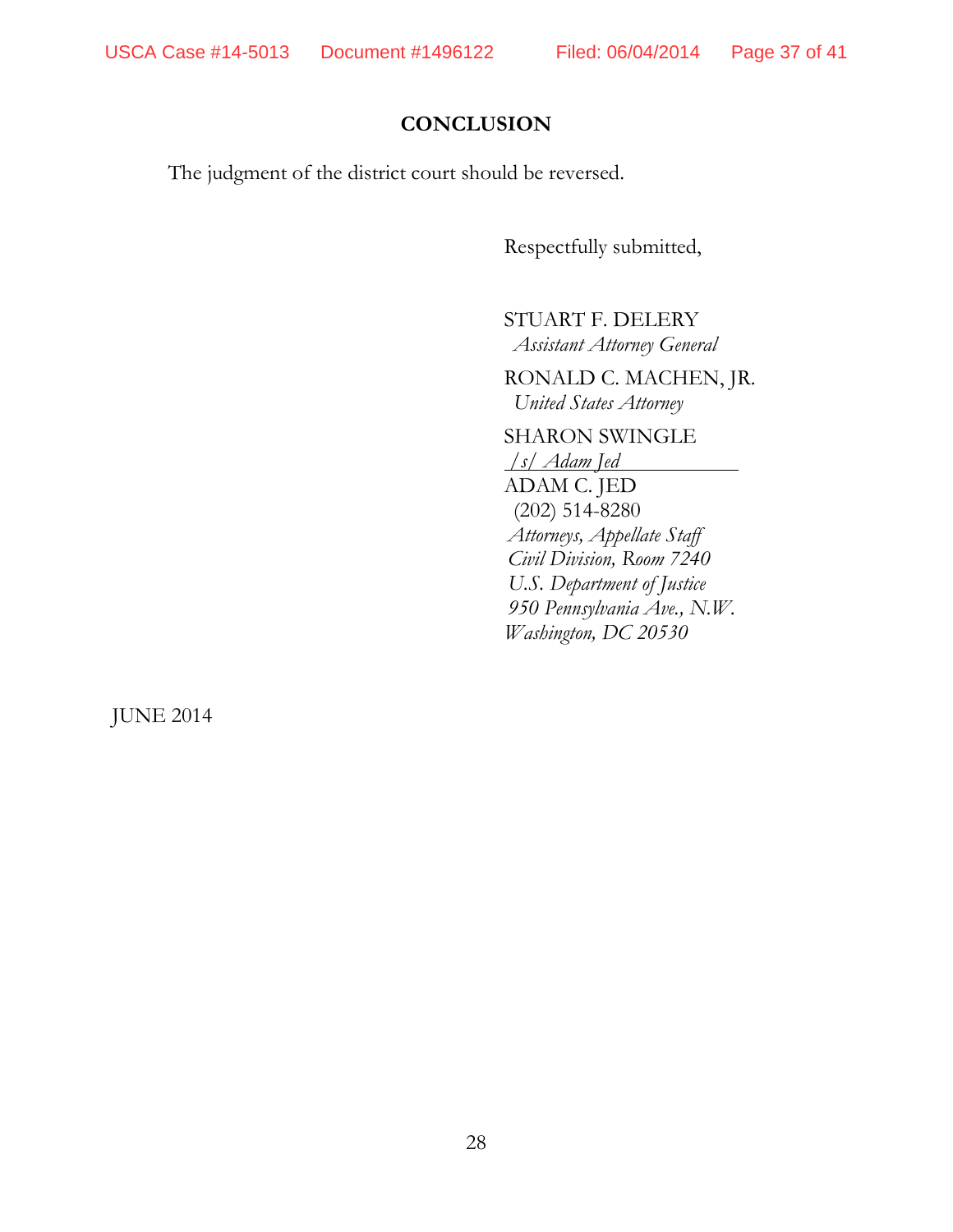## **CERTIFICATE OF COMPLIANCE WITH FEDERAL RULE OF APPELLATE PROCEDURE 32(a)**

I hereby certify that this brief complies with the requirements of Fed. R. App. P. 32(a)(5) and (6) because it has been prepared in 14-point Garamond, a proportionally spaced font. I further certify that this brief complies with the typevolume limitation of Fed. R. App. P. 32(a)(7)(B) because it contains 6,470 words, excluding the parts of the brief exempted under Rule  $32(a)(7)(B)(iii)$ , according to the count of Microsoft Word.

*/s/ Adam Jed*

Adam C. Jed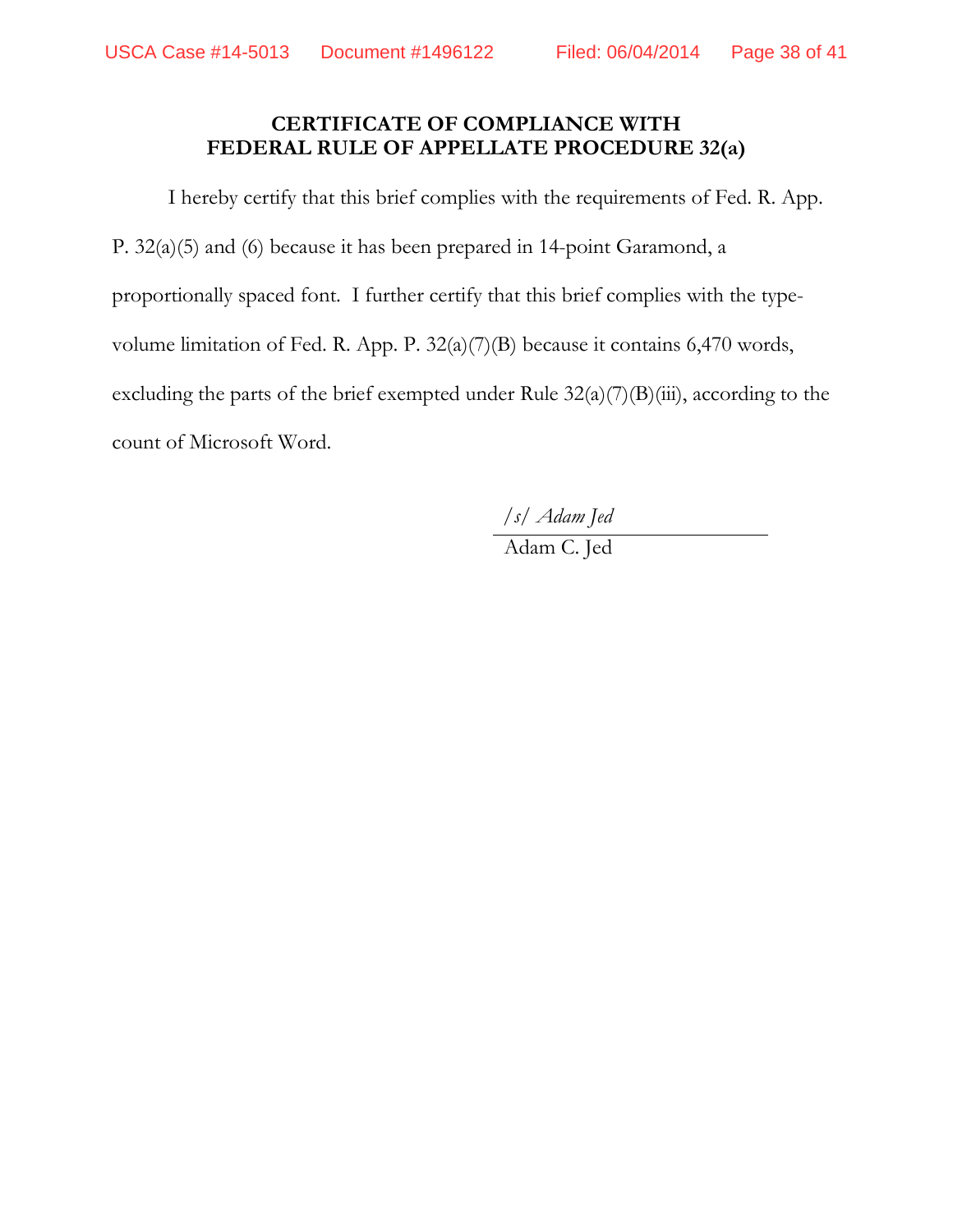## **CERTIFICATE OF SERVICE**

I hereby certify that on June 4, 2014, I electronically filed the foregoing brief with the Clerk of the Court for the United States Court of Appeals for the District of Columbia Circuit by using the appellate CM/ECF system.

*/s/ Adam Jed*

Adam C. Jed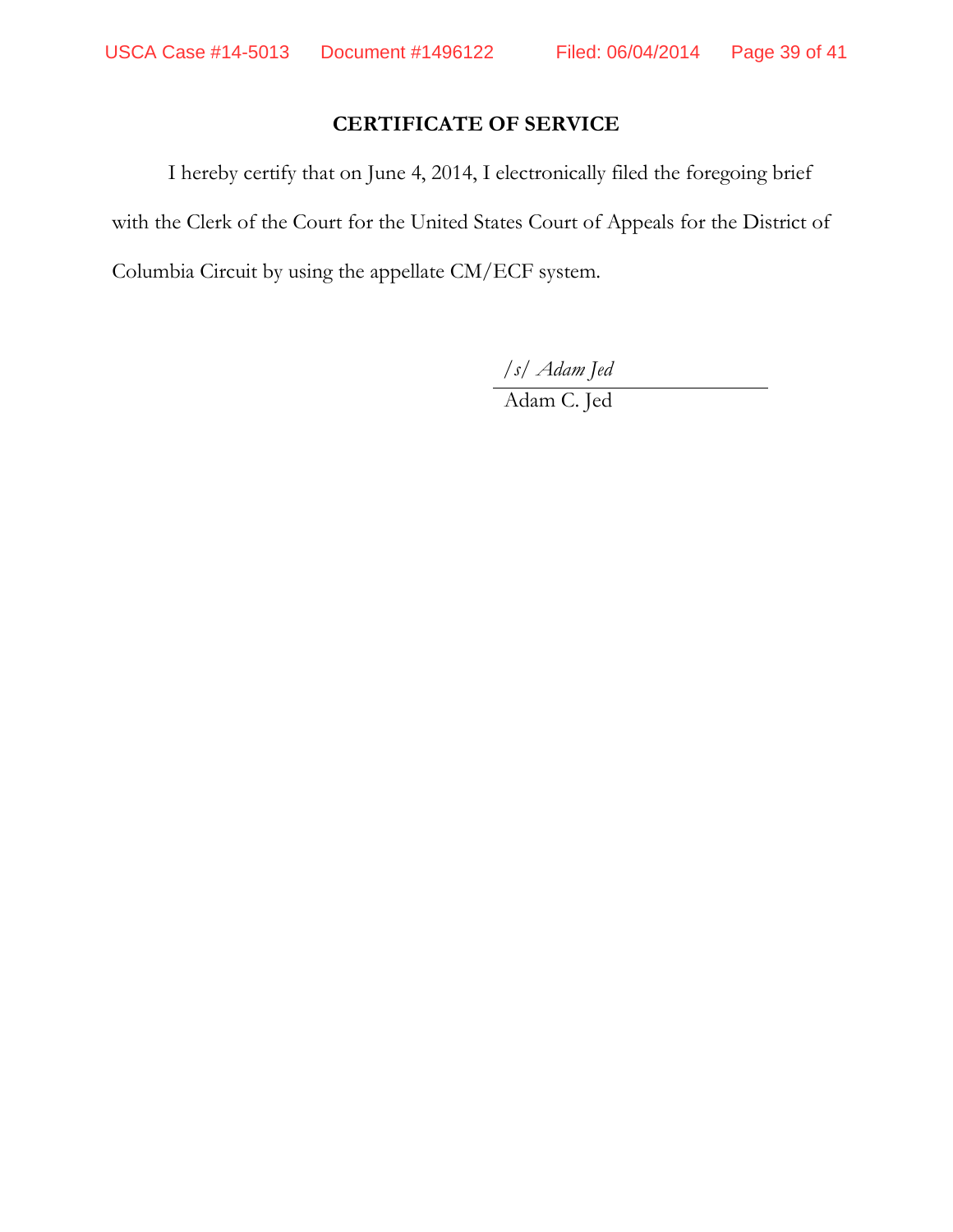# **ADDENDUM**